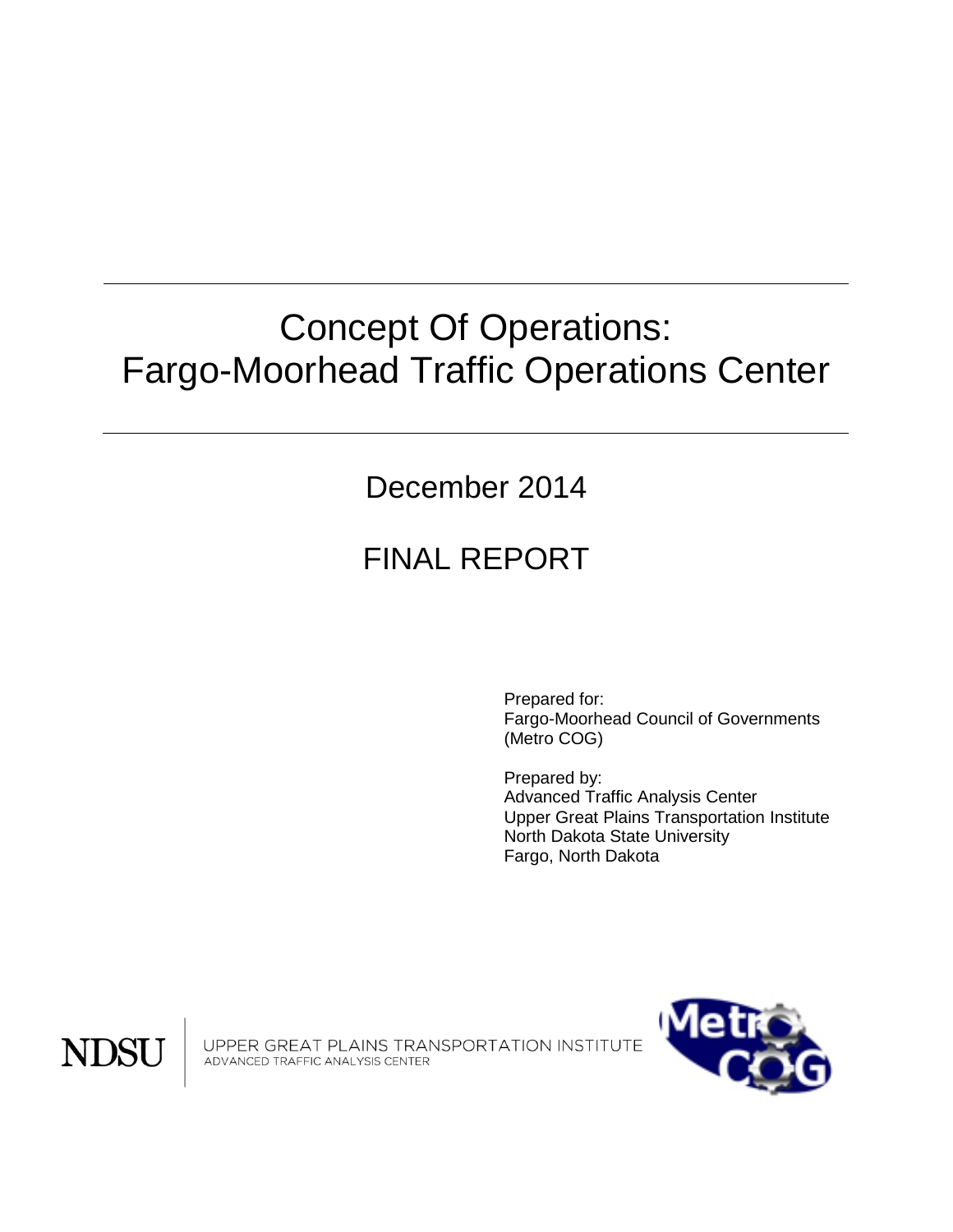# **CONTENTS**

| 1.0  |  |
|------|--|
| 2.0  |  |
| 3.0  |  |
| 4.0  |  |
| 5.0  |  |
| 6.0  |  |
| 7.0  |  |
| 8.0  |  |
| 9.0  |  |
| 10.0 |  |
| 11.0 |  |
| 12.0 |  |
| 13.0 |  |
|      |  |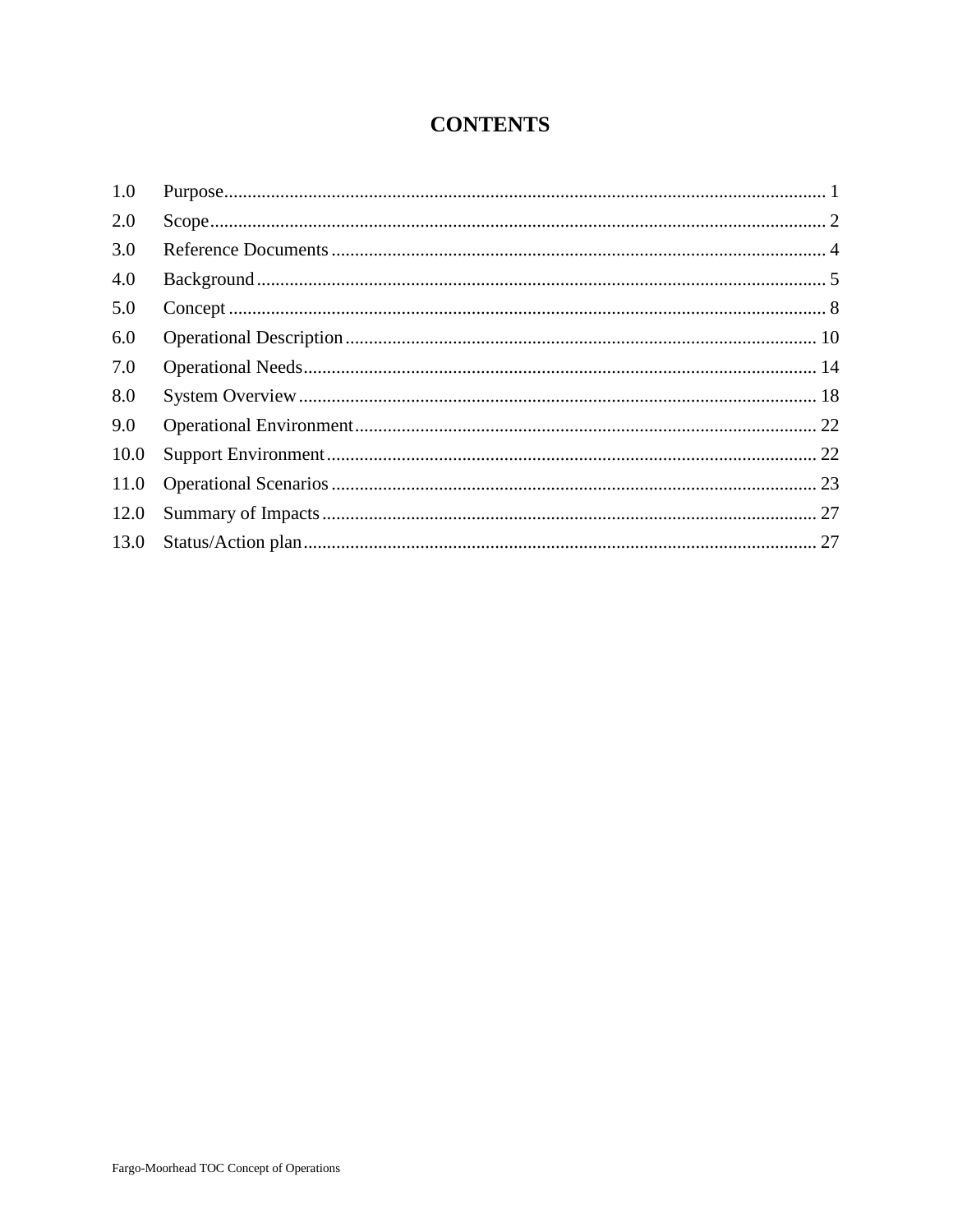# <span id="page-2-0"></span>**1.0 PURPOSE**

A regional traffic operations center (TOC) serves as a focal point for coordinating and supporting transportation system operations by bringing together various jurisdictions and agencies to focus on the common goal of optimizing the performance of the system and maximizing its safety and service to the traveling public. A TOC provides the infrastructure, mechanism, and agreements for sharing and directing information related to traffic control, traffic management, traveler information, and traffic incident/emergency management.

The Fargo-Moorhead (F-M) metropolitan area consists of several jurisdictions in two states, and therefore, transportation system operations involve several transportation, planning, and emergency management agencies. In addition, the continued growth of the metropolitan area poses several challenges to effectively operate and manage the transportation system during recurring events (e.g., peak-hour traffic conditions), and non-recurring events (e.g., crashes and special events). Transportation agencies in the F-M metro area support a vision for centralized regional operations through the creation of a FM TOC for actively monitoring and managing the transportation system. In order to achieve the goal of centralized operations, and under leadership from the Fargo-Moorhead Metropolitan Council of Governments (Metro COG), a concept of operations (ConOps) for a hybrid and centralized TOC was developed in 2010. Several conditions have changed since 2010, some of the major changes include:

- The procurement of centralized traffic control software by several agencies;
- Increased interconnect between NDDOT and the city of Fargo;
- Signal and communications upgrades by MnDOT on the TH10 and TH75 corridors;
- Signal and communications upgrades by city of Moorhead with specialized signal controllers and control software for improved performance with rail preemption; and
- West Fargo signal interconnect and communications upgrade through the deployment of a fiber optic network.

This document will discuss the operational aspects of a future FM TOC under these updated conditions as of 2014.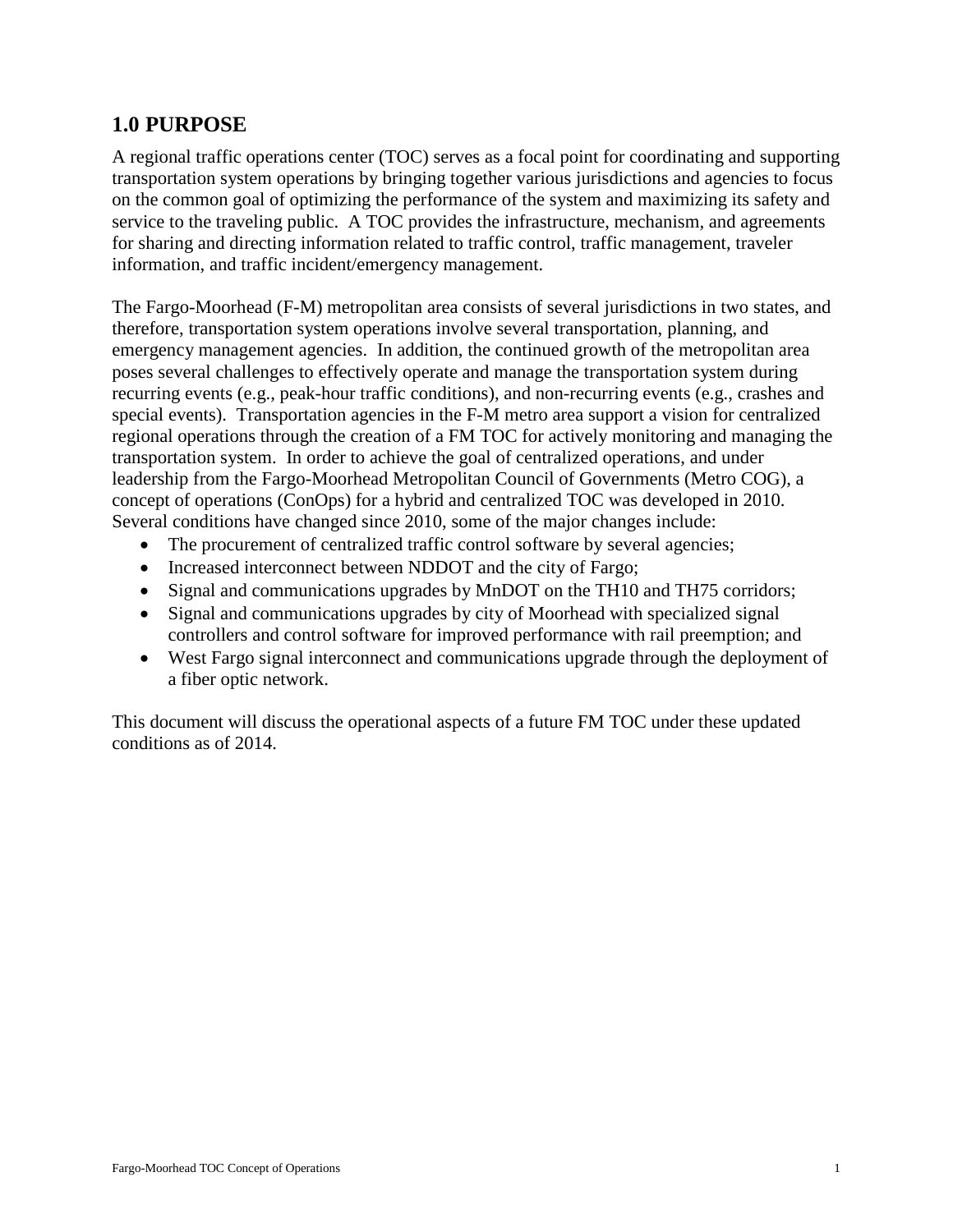# <span id="page-3-0"></span>**2.0 SCOPE**

The TOC will serve as a focal point for coordinating and managing the transportation activities within the metropolitan area. The primary goals of the FM TOC include the following:

- Enhancing the coordination among agencies responsible for transportation system operations;
- Improving transportation system safety and efficiency;
- Enhancing training and technical expertise of agencies/staff involved in traffic operations;
- Increasing coordination with emergency management and transit agencies; and
- Enhancing the transportation system to meet the rapid challenges of continued growth.

To achieve these regional goals, several functions and activities will be performed by the FM TOC. The intended functions of the FM TOC are as follows:

- 1. Collect and share information among agencies about:
	- a. Traffic and performance measures
	- b. Road condition information (pavement condition and environmental data)
	- c. Incidents
	- d. Traffic congestion (special events)
	- e. Construction/road work
	- f. Real-time video monitoring
- 2. Provide information to travelers using some of these options:
	- a. DMS
	- b. Internet and mobile devices
	- c. Media
- 3. Implement traffic control strategies in response to special traffic conditions/incidents
	- a. Modify traffic signal timing
	- b. Coordinate incident response
- 4. Implement inter-jurisdictional traffic control plans on major corridors
	- a. Coordinate traffic signal timing on major corridors
	- b. Coordinate traffic signal timing at freeway interchanges

While the F-M area transportation agencies have a varying degree of intelligent transportation systems (ITS) deployment, the last four years have seen a rapid increase in installations specifically in the areas of communication: fiber optic cable network; video surveillance equipment: PTZ cameras; and traffic signal central control software. These deployments represent important improvements in the infrastructure necessary for the establishment of a TOC.

In addition to traffic operator agencies, it is important to identify all potential stakeholders that may have immediate or future involvement with the FM TOC. The following jurisdictions may be involved in the TOC:

- 1. Transportation agencies with operating and control responsibilities:
	- a. NDDOT
	- b. MnDOT
	- c. City of Fargo
	- d. City of Moorhead
	- e. City of West Fargo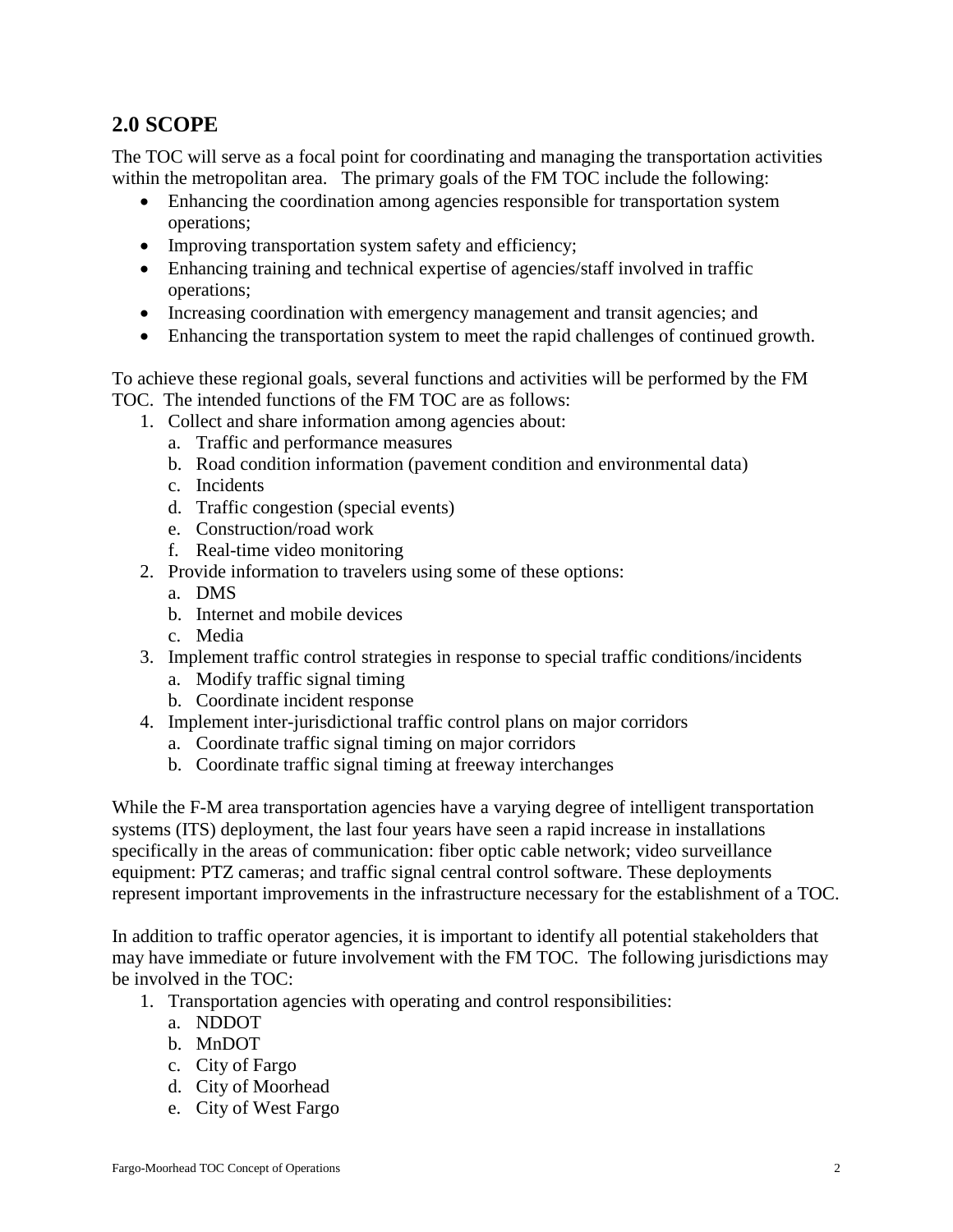- f. Cass County Highway Department
- g. Clay County Highway Department
- h. Metro Area Transit (MAT) of Fargo Moorhead
- 2. Law enforcement agencies responsible for enforcement functions and event response:
	- a. Fargo Police
	- b. Moorhead Police
	- c. West Fargo Police
	- d. Cass County Sheriff
	- e. Clay County Sheriff
	- f. North Dakota Highway Patrol
	- g. Minnesota State Patrol
- 3. Emergency management agencies for incident and event response:
	- a. Fargo Fire
	- b. Moorhead Fire
	- c. West Fargo Fire
	- d. F-M Ambulance
	- e. Cass County Emergency Management
	- f. Clay County Emergency Management
	- g. Red River Regional Dispatch Center
- 4. Supporting agencies/organizations:
	- a. Metro COG
	- b. NDSU-UGPTI
	- c. FHWA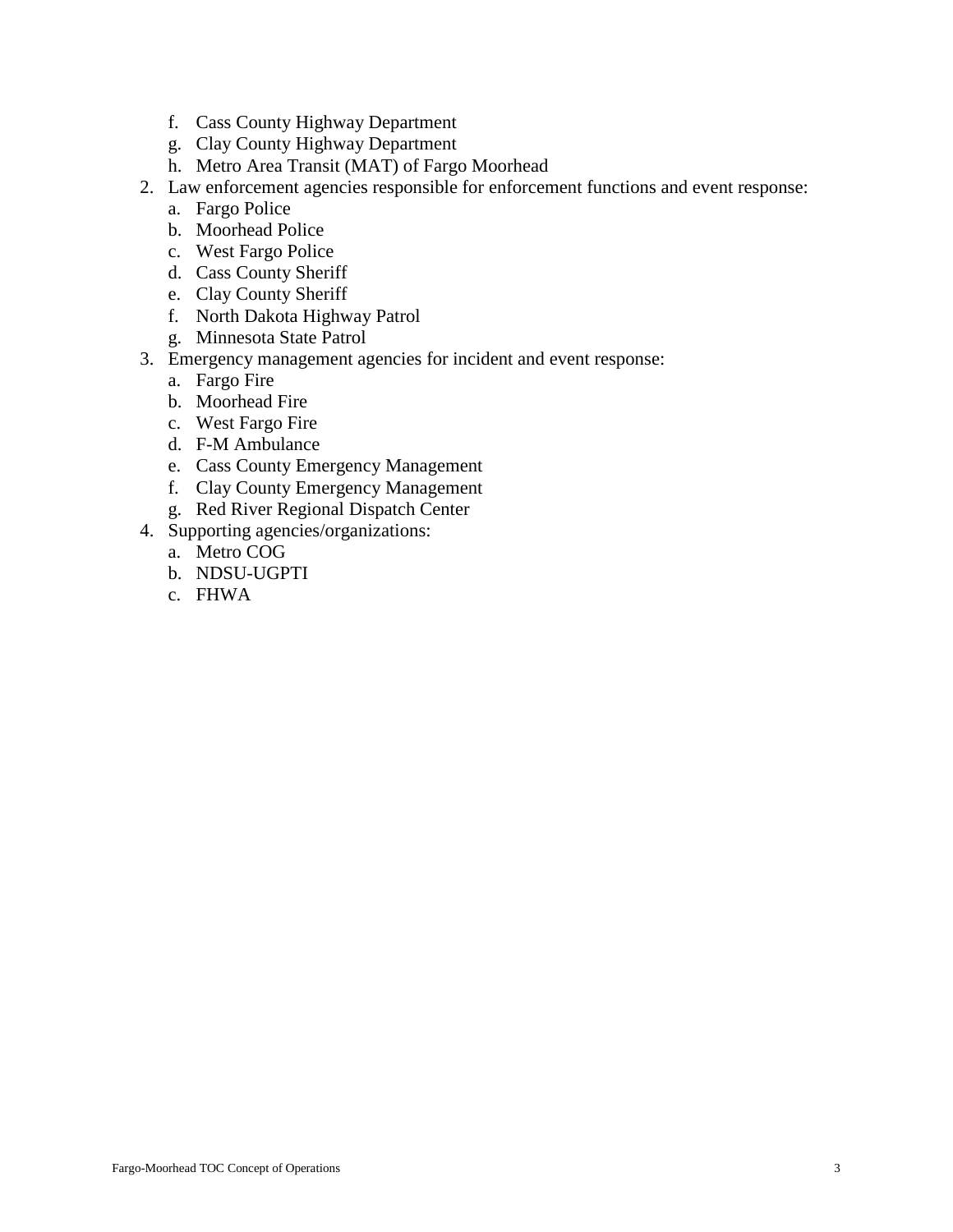# <span id="page-5-0"></span>**3.0 REFERENCE DOCUMENTS**

The regional TOC effort and the information contained in this document is the product of several stakeholder meetings and various supporting projects and documents. The information in this document is primarily based on the following sources:

- 1. Discussions with stakeholders (Metro COG, NDDOT, MnDOT, Fargo, Moorhead, West Fargo)
- 2. ITS Deployment Plan
- 3. F-M Metropolitan Traffic Operations Action Plan (2009)
- 4. Fargo-Moorhead Regional ITS Architecture (2014)
- 5. Fargo-Moorhead Metro ITS Plan (2014)
- 6. Assessment of Fargo-Moorhead Traffic Signal Operations Program, FHWA-HOP-09- 013, January 2009
- 7. Fargo-Moorhead Traffic Operations Center: Operational Concept (2007, 2009)
- 8. Fargo-Moorhead Traffic Operations Center ITS Project Architecture (2010)
- 9. Available literature on other TOCs
- 10. FHWA's Systems Engineering Guidebook for ITS Concept of Operations Template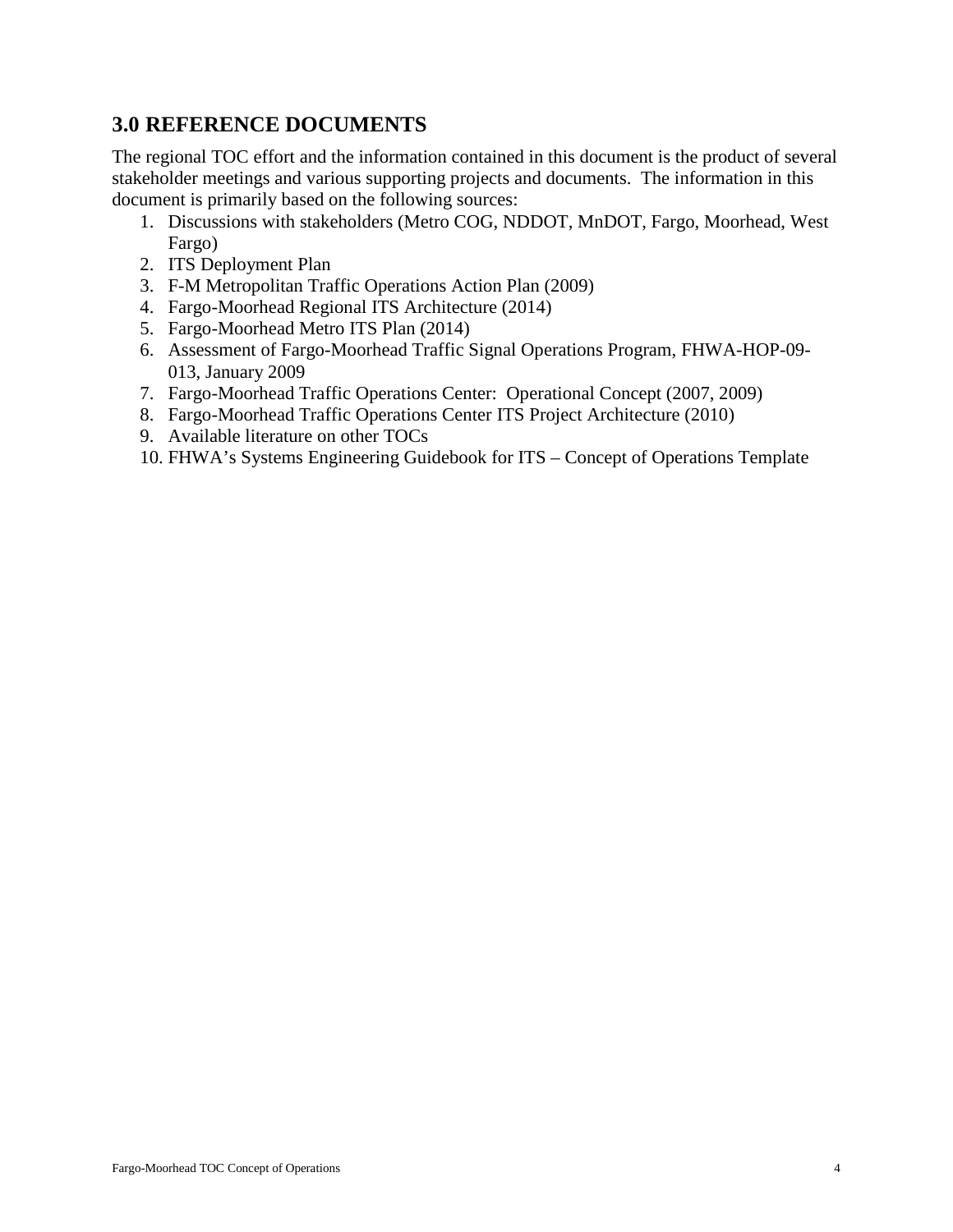# <span id="page-6-0"></span>**4.0 BACKGROUND**

The growth experienced in the F-M area has resulted in additional burdens on its transportation system. Although the system functions satisfactorily for the most part, the high demand levels during peak periods, traffic incidents, special events, and inclement weather can result in significant traffic congestion. In addition, most major and minor arterials cross at least two transportation agency and jurisdictional boundaries and at least one corridor (Main Ave.) involves five transportation agencies.

Although traffic operations have seen improvements in the F-M area over the past several years, greater enhancements can be achieved through integrated and centralized operations. Several activities over the past year have reenergized the importance of this effort. Additionally, in 2007, the F-M Metro ITS Plan and F-M Regional ITS Architecture were updated, which identified several TOC components as being desired by numerous transportation agencies [*1,2*]. The traffic signal operations assessment conducted in November of 2008 by the Federal Highway Administration (FHWA) reinforced the importance of performing effective traffic operations rather than focusing on maintenance activities [*3*]. Shortly after the FHWA assessment, Metro COG formed a traffic operations working group to develop a F-M Traffic Operations Action Plan, which focuses on signal operations, system performance, incident management, and creating a traffic operations center [*4*]. A significant portion of the tasks/projects identified in the plan relate to TOC functions.

The current operation of the F-M transportation system has several limitations and drawbacks. While most of these issue are jurisdictional related, some are related to technology. A summary of the regional limitations and shortcoming include the following:

- 1. Limited coordination on inter-jurisdictional corridors
- 2. Different agencies have varying levels of resources in terms of training and number of staff dedicated to traffic operations
- 3. Different agencies have different software and hardware (field devices) that might hinder integration and information sharing (traffic data and traffic images)
- 4. Lack of established regional practices for traffic control and dealing with incidents, special events, and large-scale emergencies (e.g. flooding)

#### **4.1 Infrastructure/Network**

Traffic operations functions/tasks are performed by using various traffic and ITS devices, such as traffic signals, vehicle detection systems, video surveillance systems, communication infrastructure, and various management software systems. Several transportation agencies in the F-M area have traffic signal systems, as well as vehicle detection and video surveillance systems (Figure 1). It should be noted that the traffic signal systems of each jurisdiction are primarily independent from neighboring jurisdictions. A TOC will allow the various jurisdictions to share information through a communication connection.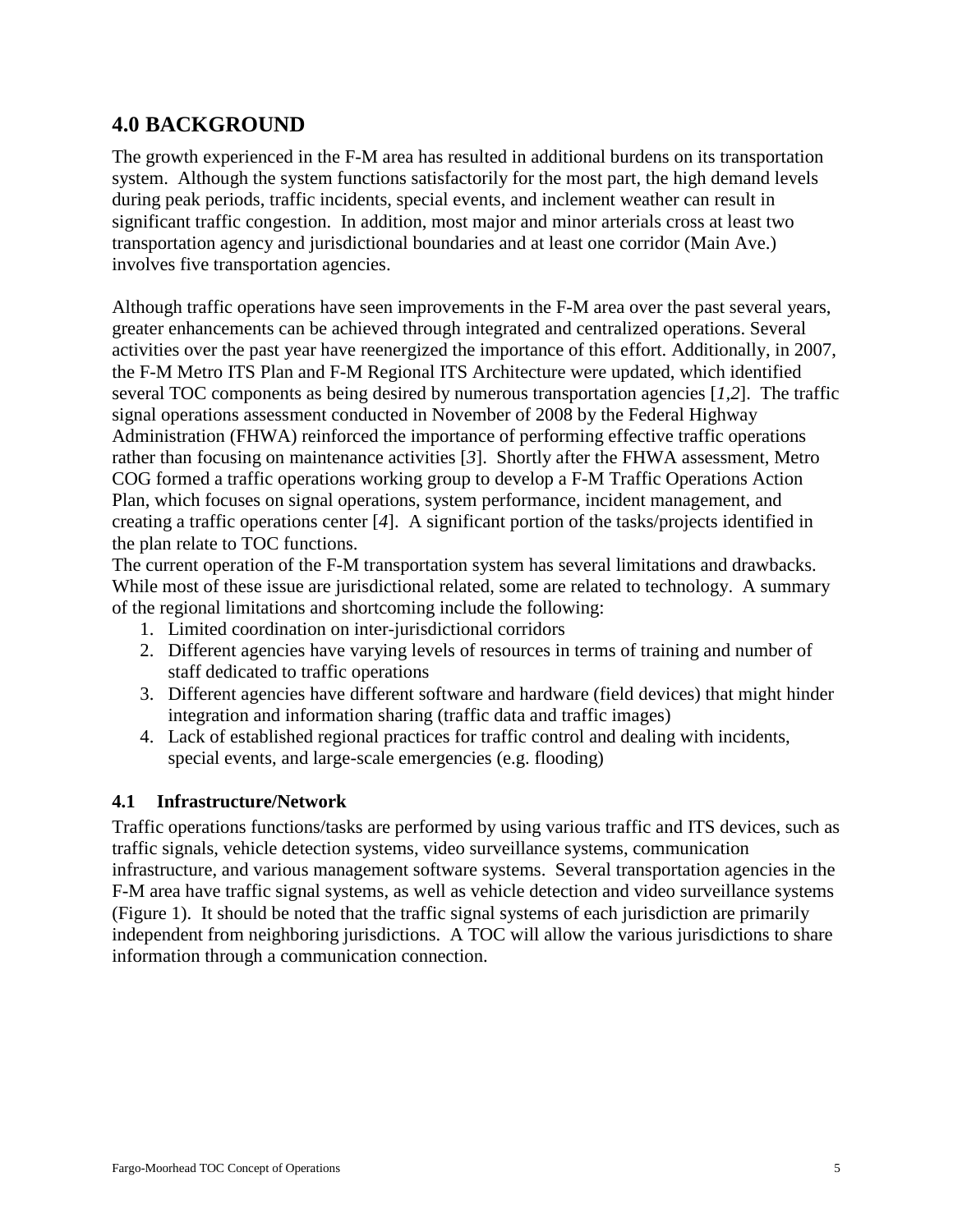

Figure 4.1 Fargo-Moorhead traffic operations agencies: existing and potential connections.

Traffic signals comprise a majority of the traffic devices and have the largest impact in effective traffic operations. The F-M area will have approximately 239 signalized intersections by the end of the 2014 construction season (Table 4.1). The city of Fargo has the most traffic signals with 160 or 67% of the metro total.

| $F-M$<br><b>Jurisdiction</b> | <b>Number of</b><br><b>Traffic Signals*</b> | <b>Percent of</b><br><b>F-M Metro</b> | <b>Traffic Signal</b><br><b>Controller Brand</b> |
|------------------------------|---------------------------------------------|---------------------------------------|--------------------------------------------------|
| Fargo                        | 154                                         | 63%                                   | 154 - Eagle                                      |
| <b>MnDOT</b>                 | 25                                          | 10%                                   | 25 - Eagle/Voyage                                |
| <b>NDDOT</b>                 | 23                                          | 10%                                   | 21 - Eagle, 2 - Econolite                        |
| Moorhead                     | 21                                          | 9%                                    | 21 - Eagle/Voyage                                |
| West Fargo                   | 19                                          | 8%                                    | 19 - Econolite                                   |
| F-M Metro                    | 243                                         | 100%                                  | 220 - Eagle, 23 - Econolite,                     |

Table 4.1. F-M Signalized Intersections

\* Maintained by jurisdiction. Information based on December 2013 data.

Issues with system compatibility may arise with existing hardware and software. Equipment compatibility is required to interconnect the various traffic signals. Of the five jurisdictions that operate/maintain traffic signals, four traffic signal controller brands are used. However, most of the F-M arterials, which are the primary focus of signal interconnects, are equipped with Eagle traffic controllers which are managed by the MarcNX closed-loop traffic management software (Table 4.2).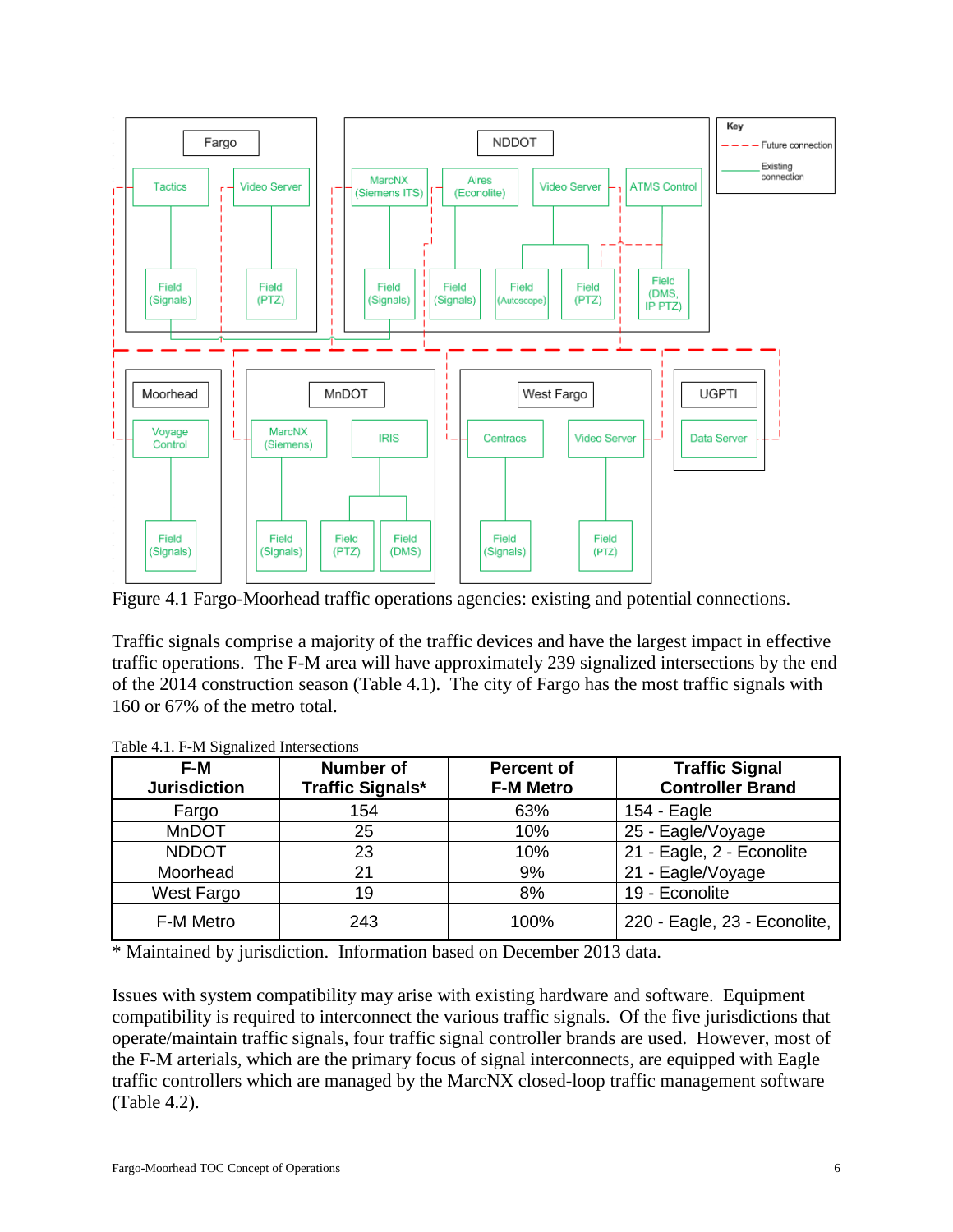| Table 4.2. F-M Traffic Signal Controllers |                             |  |  |  |  |  |  |
|-------------------------------------------|-----------------------------|--|--|--|--|--|--|
| Traffic Controller Brand                  | <b>Percent of F-M Metro</b> |  |  |  |  |  |  |
| Eagle (Siemens ITS)/Voyage                | 91%                         |  |  |  |  |  |  |
| Econolite                                 | 9%                          |  |  |  |  |  |  |

 $Table 4.2. EML T<sub>refto</sub> Signal Control$ 

To obtain an integrated transportation system, communication infrastructure and supporting devices must be installed. Communication to local and master traffic signal controllers in the field allows technicians and engineers to effectively operate, maintain, and monitor the traffic signal system. Signal coordination can be achieved since system-wide controller clock uniformity becomes possible, which currently occurs on a limited basis.

Connecting existing transportation communication systems and extending/installing new systems are critical for effective traffic operation and management. These connections allow various types of data to be shared between various field devices and agencies. The City of Fargo and NDDOT have extensive fiber-optic systems for communicating to their transportation field devices; additionally the City of West Fargo, City of Moorhead, and MnDOT have all added to their communications network. NDDOT and the City of Fargo have been working on interconnecting their signal systems, these connections currently exist at:  $13<sup>th</sup>$  Ave S, University Drive S,  $25<sup>th</sup>$  St S, and  $45<sup>th</sup>$  St S. Furthermore, the NDDOT's signals that have been interconnected are available on the City of Fargo's central control software Tactics. In addition, establishing network connections would allow almost all of the F-M traffic monitoring camera data (using pan/tilt/zoom – PTZ cameras) to be shared.

Although creating the network connections will allow traffic signal data and video monitoring data to be shared, additional management software will be required for other agencies to access the data. For example, the City of Fargo has a Pelco system (41 PTZ cameras), while the NDDOT uses a Cameleon traffic management system for accessing their devices (11 PTZ cameras). In 2014 the NDDOT Central Office has procured an advanced transportation management software (ATMS) for controlling all their ITS devices, surveillance video can be shared via this software. At least one new IP-based PTZ camera is planned on the tri-level at the I-94/I-29 interchange in addition to upgrading some of the other NDDOT PTZ cameras in Fargo so they are sharable.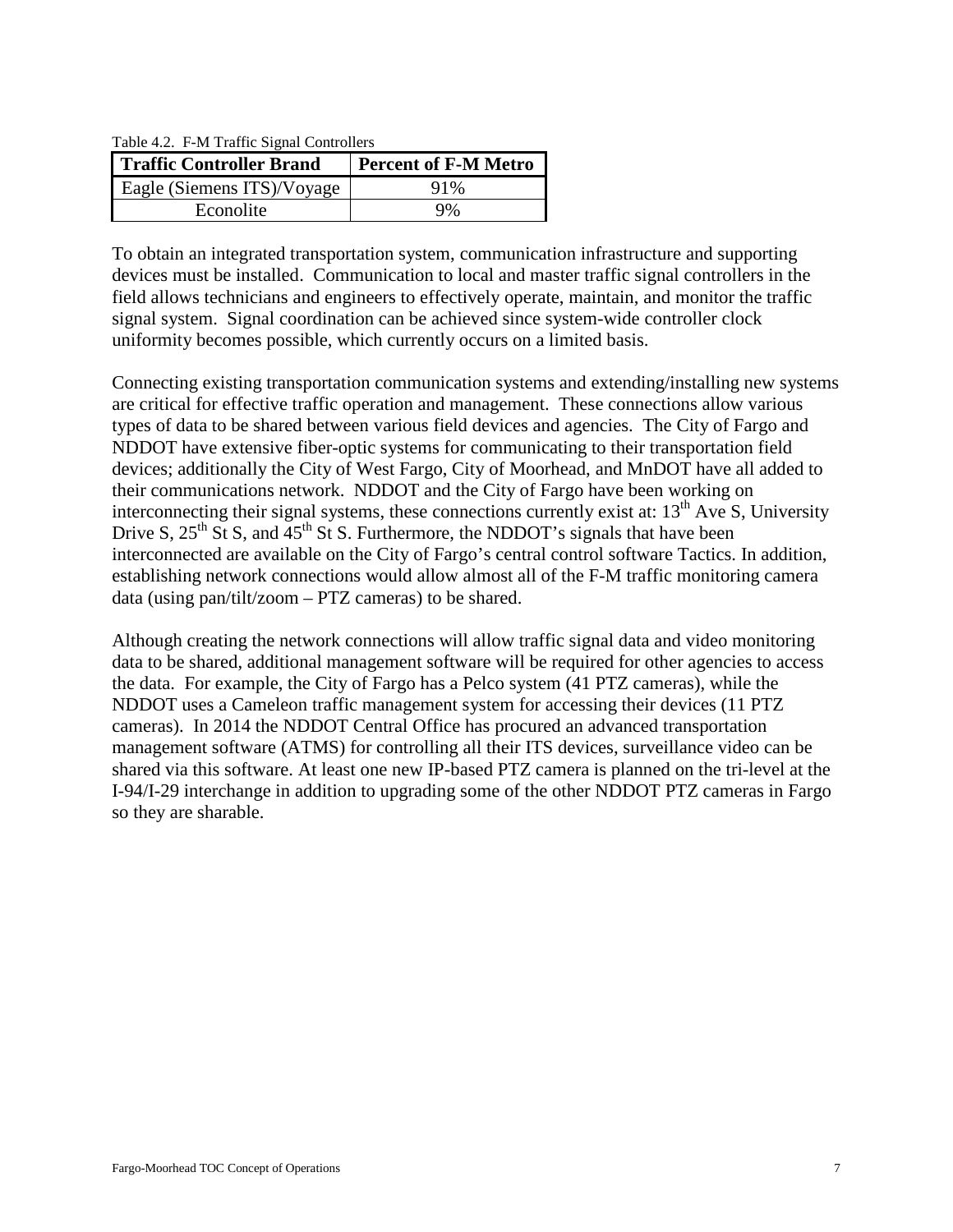# <span id="page-9-0"></span>**5.0 CONCEPT**

Several categories or types of TOCs exist and the type adopted depends on the stakeholders' needs and resources. A staged development approach is common for TOCs since significant funding and interest from partnering agencies may not be available or realized during the initial planning or deployment stage. A description of these categories is as follows:

- Centralized: a single physical location that houses all traffic operations staff and functions;
- Distributed: several centers exist but have unique roles based on operational role or function;
- Virtual: no physical location exists as a point of activity, all functions exist as network applications and can be accessed in a variety of physical locations; and
- Hybrid: combining a central facility and some remote functionality across network links.

Since the City of Fargo and NDDOT already have agency specific TOCs, a short-term (Phase I) TOC would consist of a hybrid TOC that would connect the existing centers together along with other agencies and devices as they became available. The hybrid TOC would not require significant resources (depending on functional requirements) and would serve the F-M area until funding for a long-term center is identified.

The long-term (Phase II) TOC would be classified as a centralized TOC that includes dedicated physical space for performing all transportation operations and management activities. The centralized TOC could be a portion of an existing transportation agency/entity or a standalone facility. Options discussed and documented in the F-M Metro ITS Plan included the Red River Regional Dispatch Center (RRRDC) and the Metro Area Transit expansion (future).

Regardless of the TOC phase, several general functions/activities will be performed by the FM TOC. These intended functions include the following:

- Collect and share traffic data and information among agencies;
- Provide information to travelers;
- Implement traffic control strategies in response to special traffic conditions/incidents; and
- Implement inter-jurisdictional traffic control plans on major corridors.

## **5.1 Phase I: Operational Concept**

The initial TOC phase would connect the existing centers together along with other agencies and devices as they became available. The hybrid TOC would establish a communication link among the partnering agencies and ITS devices. One major benefit of the communication link is that the agencies will able to perform more efficient traffic signal operations since the traffic signal controller clocks will be synced together. A second major benefit allows the agencies to share traffic video from the various pan-tilt-zoom cameras and traffic volume information.

The hybrid TOC would provide operational improvements to the metro area by combining operations of signals in Moorhead that are under the jurisdiction of both MnDOT and the City of Moorhead, this would create a Minnesota traffic operations center in the F-M areas (MnTOC). Under this scenario NDDOT, City of Fargo, and City of West Fargo would operate their own traffic signals, communication links will provide more efficient signal coordination between the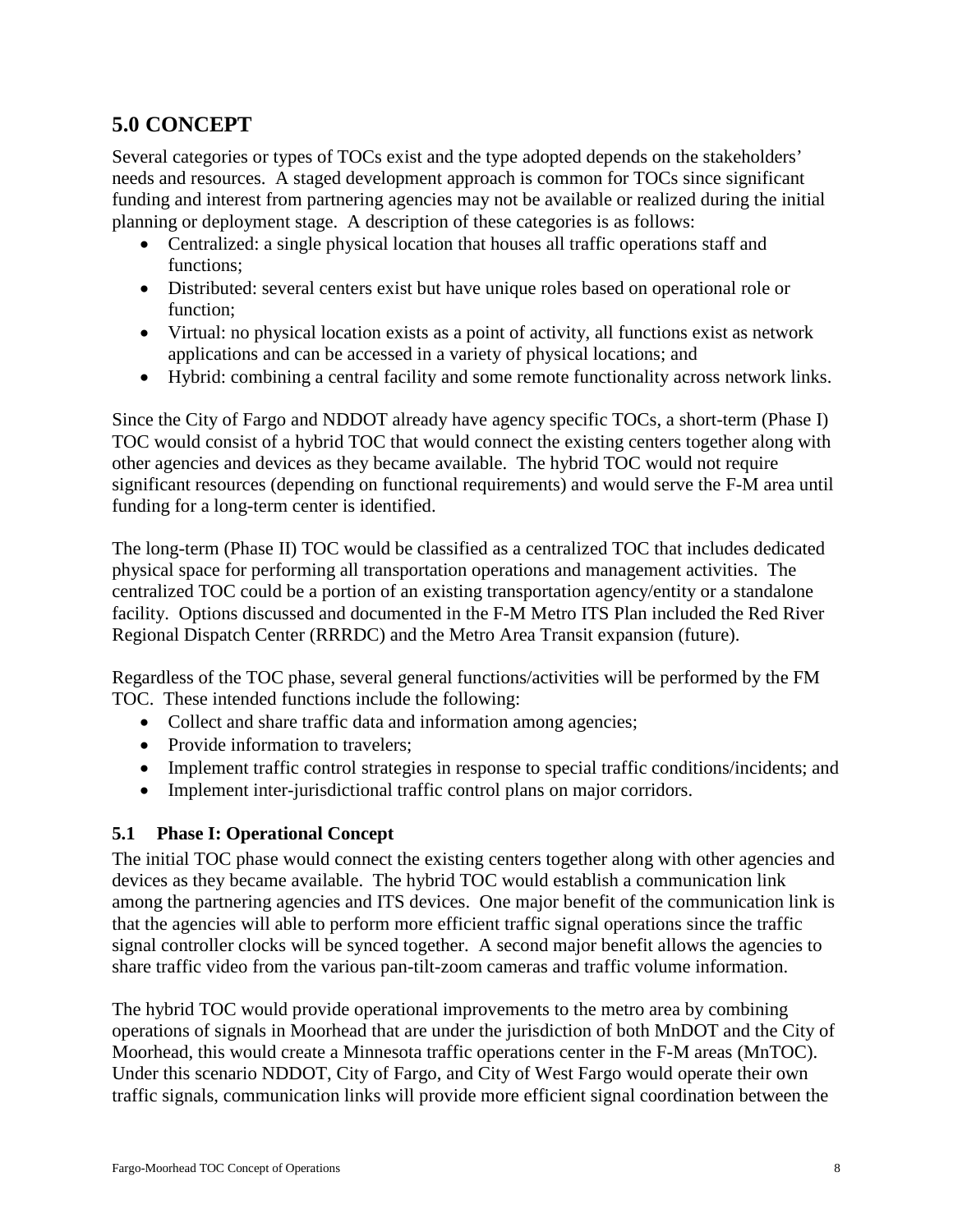signals operated by both cities and signals operated by NDDOT at Interstate ramp termini. Under the MnTOC umbrella, some aspects of signal maintenance can be shared between MnDOT and City of Moorhead while MnDOT will continue to use ESS for specific portions of maintenance activities via an arrangement with MnDOT central office.

## **5.2 Phase II: Operational Concept**

The long-term TOC or Phase II would consist of a centralized TOC. The communication connections established in Phase I would still be used to provide access to the available devices/data. However, this phase would create a centralized facility to serve as the focal point for collecting, processing, and sharing operational information in the metropolitan area, including coordination among the various jurisdictions and agencies. The traffic signal operations of the City of Fargo, City of Moorhead, NDDOT, and MnDOT would be conducted at the centralized facility. The City of West Fargo might decide to join in the centralized TOC, otherwise data and video sharing between FM TOC and West Fargo TOC will be performed via the established communication connects. The traffic signal maintenance activities would primarily be performed by TOC staff while the equipment would be provided by its respective owner.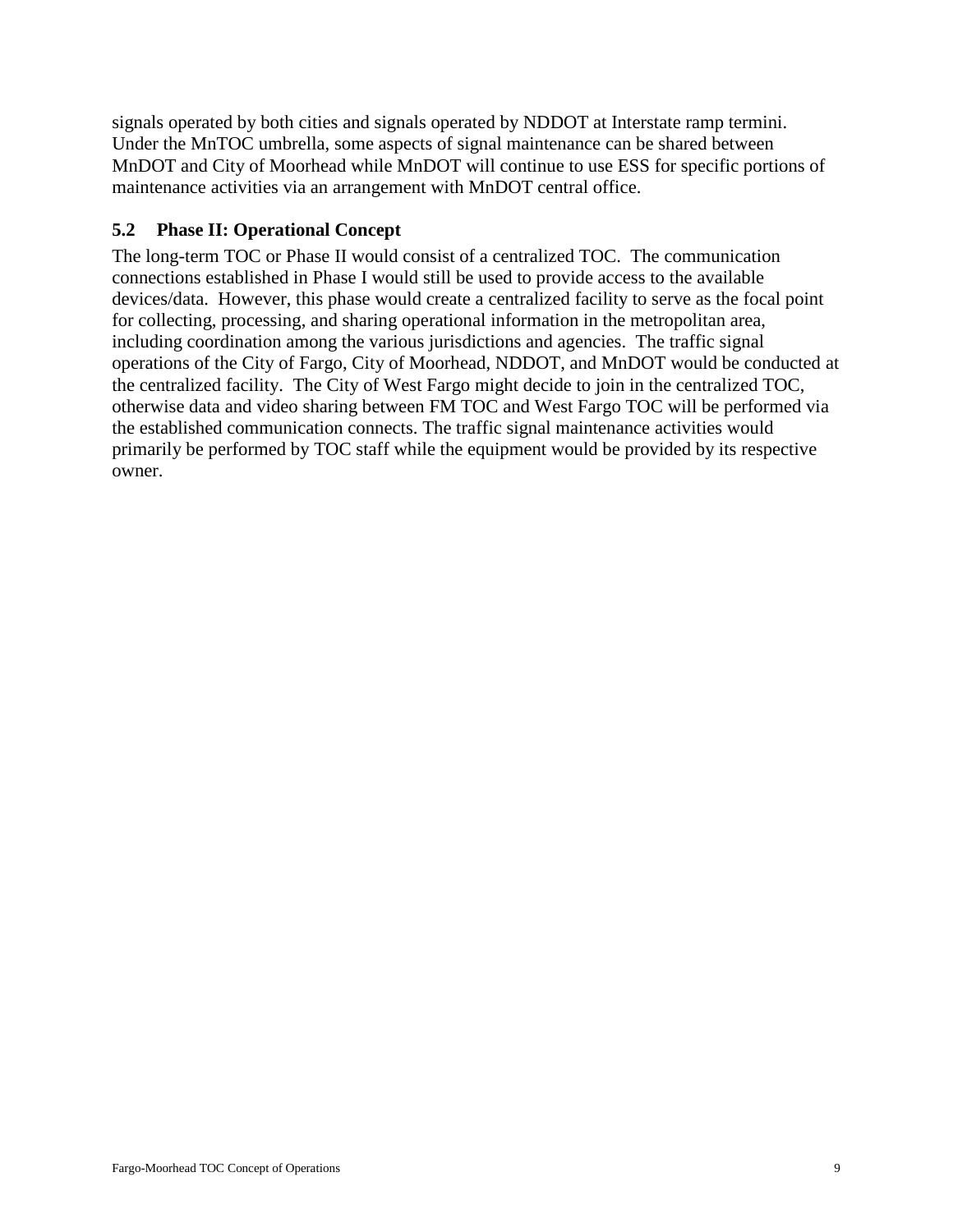# <span id="page-11-0"></span>**6.0 OPERATIONAL DESCRIPTION**

The growth experienced in the F-M metropolitan area has resulted in additional burdens on its transportation system. Although the system functions satisfactorily for the most part, the high demand levels during peak periods, traffic incidents, special events, and inclement weather can result in significant traffic congestion. Limitations of the current transportation system in terms of traffic operations include the following:

- Limited coordination on inter-jurisdictional corridors;
- Agencies have varying levels of resources in terms of training and number of staff dedicated to traffic operations;
- Agencies have different software and hardware (field devices) that might hinder integration and information sharing (traffic data and traffic images); and
- No established regional practices for traffic control and dealing with large-scale special events, incidents, or emergencies (e.g., flooding).

#### **6.1 City of Fargo, ND**

The City of Fargo has the most traffic operations resources in the region in terms of staff, training, and equipment. In addition, the city has the most technical expertise related to traffic signals. The city has one professional traffic operations engineer (PTOE) and one traffic operations engineer. However, most of their time is spent on activities unrelated to traffic operations, such as day-to-day management of consulting engineers working on environmental documents, corridor studies or final design for future road construction projects, day-to-day correspondence with traffic control contractors dealing with road closures, sitting on various committees, corresponding with the general public on transportation related items, etc. In addition, the city has four traffic signal technicians that maintain the city's traffic signals (154) and traffic signs (~22,000). The chief signal maintenance technician receives training and certification from the International Municipal Signal Association (IMSA).

The City of Fargo exclusively uses Eagle traffic signal controllers along with the Tactics central control traffic management software. This is to ensure system capability and more efficient signal operation. The city has a traffic signal maintenance plan which is followed on a continuous basis. Traffic signal operational improvements are performed on an as needed basis and no policy exists for discussing update priorities or methods. The city performs signal coordination along all major and minor arterials. Typically three timing plans are developed for a corridor during weekdays (AM Peak: 6:30 am to 9:00 am, Midday or Off-Peak: 9:00 am to 3:30 pm and 6:30 pm to 10:30 pm, and PM peak: 3:30 pm to 6:30 pm), while one coordination plan is typically developed for weekends (6:30 am to 10:30 pm). The highly commercial corridors in the city run a Midday plan from 11:00 am to 7:00 pm. Actuated signals run uncoordinated (free) when not under coordination operation.

Due to compatible equipment and a good working relationship with the NDDOT - Fargo District, several arterials are coordinated that include signals owned by both the City of Fargo and NDDOT. However, this process is not seamless for a couple of reasons. First, the city may propose signal timings along a corridor but may have to wait for a significant amount of time before the NDDOT approves the timings for their ramp terminals. This issue has significantly improved in the past few years. Secondly, since the two agencies have different system (master) clocks for the traffic controllers, the offsets for the coordination plans may not be accurate. This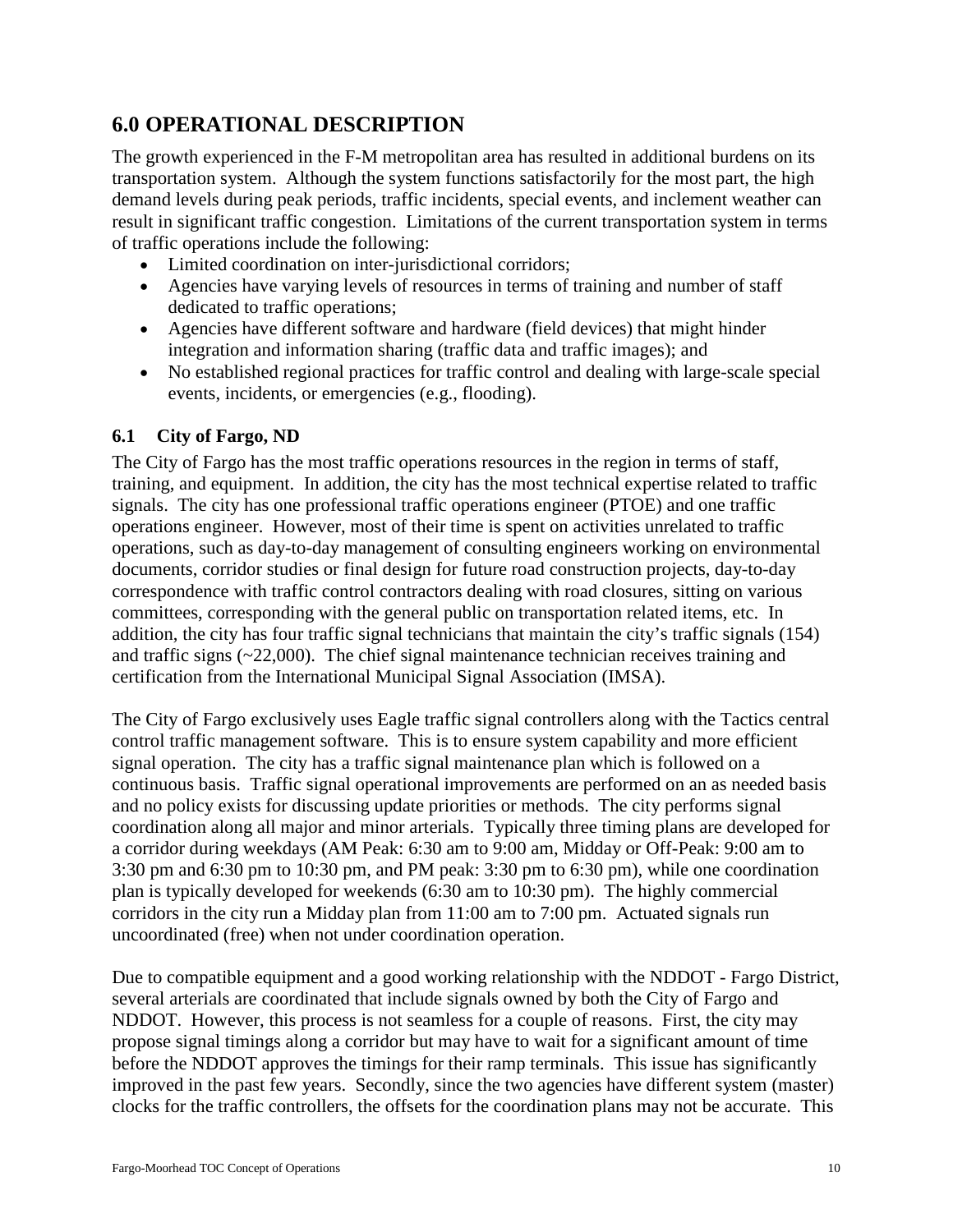problem exists since the City of Fargo currently does not use an atomic clock for updating the system clock.

The City of Fargo has numerous PTZ devices to monitor traffic operations along the arterial system. The cameras are used periodically to assess recurring congestion and the impacts of road construction. Signal timing updates may be performed based on observing existing traffic conditions. Currently, only the city's traffic engineering staff (engineers and technicians) has access to the video images. In the near future, the city's street and police department will have access to the video images.

To assist in improving traffic signal operations, the City of Fargo and Metro COG have installed additional vehicle detection equipment. This equipment is needed to provide continuous traffic volume data, which will assist in identifying temporal traffic patterns and determining appropriate signal timing durations. Although approximately 12 intersections have had some updates, several of these intersections are missing one or more turning movements.

# **6.2 NDDOT – Fargo District**

The NDDOT – Fargo District has one traffic engineer (professional engineer) who spends approximately 25% of their time on traffic signal operations. In addition, the district has two maintenance technicians that spend approximately 5% of their time performing traffic signal maintenance activities. Most of traffic engineer's time is spent on activities unrelated to traffic operations, such as maintaining traffic signs, roadway lighting, pavement markings, etc.

The NDDOT– Fargo District primarily uses Eagle traffic signal controllers (21 of the 23 signals) along with the MarcNX closed-loop traffic management software. One reason for using Eagle controllers is to provide system capability with the City of Fargo. The NDDOT – Traffic Operations section performs annual traffic signal maintenance on all of the state's traffic signals in accordance with an NDDOT statewide maintenance plan. Traffic signal operational improvements are performed on an as needed basis. The district performs signal coordination per requests of the local jurisdictions. The local jurisdictions (primarily the City of Fargo) provide the district with the proposed timing plans to review and implement.

Due to compatible equipment and a good working relationship with the City of Fargo, several arterials are coordinated that include signals from NDDOT and City of Fargo. This process is not completely seamless since the two agencies have different system (master) clocks for the traffic controllers, the offsets for the coordination plans may not be accurate. This problem exists since the City of Fargo currently does not use an atomic clock for updating the system clock. The clocks are currently synced manually when significant drift has occurred. With the inclusion of NDDOT signals that are interconnected into the City of Fargo's Tactics central control software, clock syncing could be more easily achieved.

The NDDOT – Fargo District has several PTZ devices to monitor traffic operations along the freeway system. The cameras are used periodically to assess recurring congestion, as well as monitoring road construction and adverse weather conditions. In addition, the devices are valuable for verifying freeway incidents and deploying appropriate personnel and equipment to clear the incident. Currently, only the traffic engineering office at the district has access to the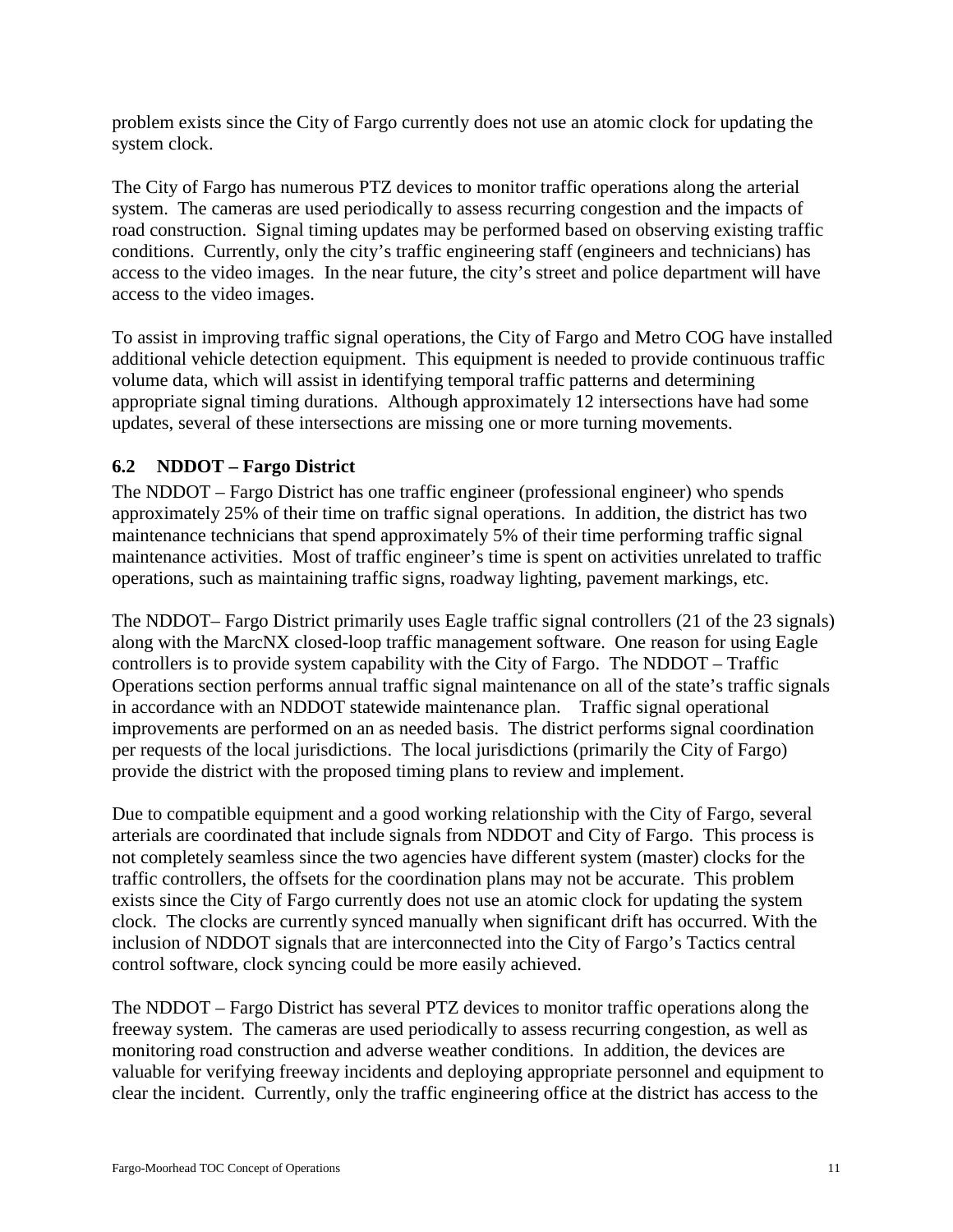video images.

To assist in improving traffic signal operations, several of the vehicle detection cameras (Autoscope) were set up to collect volume information on a continuous basis. However, due to the placement of the cameras, the ramp counts are not very accurate compared to the arterial counts but the data could be used for trend analysis. Currently, no traffic sensors are located on the freeway system for traffic management purposes.

## **6.3 MnDOT – District 4**

The MnDOT – District 4 has one traffic engineer (professional engineer) who spends approximately 10% of their time on traffic signal operations within Moorhead, MN. Most of traffic engineer's time is spent on activities unrelated to traffic operations, such as reviewing construction plans, inspecting construction activities, etc. In addition, the district has one signal maintenance technician covering a 12-county area. The signal technician spends about 40% of their time in Moorhead, MN; however, most of that time is related to performing traffic signal and street lighting locates.

MnDOT – District 4 has 25 traffic signals in Moorhead, MN, (all Eagle/Voyage) and the MarcNX closed-loop traffic management software for communicating with the traffic signals. Recently, MnDOT has completed a major project on TH75 and US10 that included upgrading signals and installing fiber optic communication. The project also has a data collection component utilizing the University of Minnesota's SMART Signal. Signals on US10 that are adjacent to railroad lines have been equipped with the Voyage controller to better handle rail preemption. The district performs annual traffic signal maintenance on all of the MnDOT owned traffic signals. Traffic signal operational improvements are performed on an as needed basis and no policy exists for discussing update priorities or methods. The district performs signal coordination with the local jurisdiction (City of Moorhead), and is performed along portions of the state routes. When signal coordination is performed, various numbers of timing plans may be used, ranging from one to five time plans.

It should be pointed out that MnDOT's Electrical Services Section (ESS) provides the traffic signal equipment for all of MnDOT's districts. In addition, ESS staff performs the major signal maintenance activities for the districts. If a significant signal problem occurs, the district will contact ESS for assistance.

MnDOT – District 4 and the City of Moorhead perform signal coordination together for portions of the downtown arterials. The coordination efforts can be enhanced with the recent equipment and communication network upgrades by both agencies and with establishing a joint TOC for Moorhead signals (MnTOC).

Currently, the district has 9 PTZ cameras for traffic surveillance and data collection utilizing the SMART signal system is performed. There are currently no traffic sensors on the freeway system for traffic management purposes.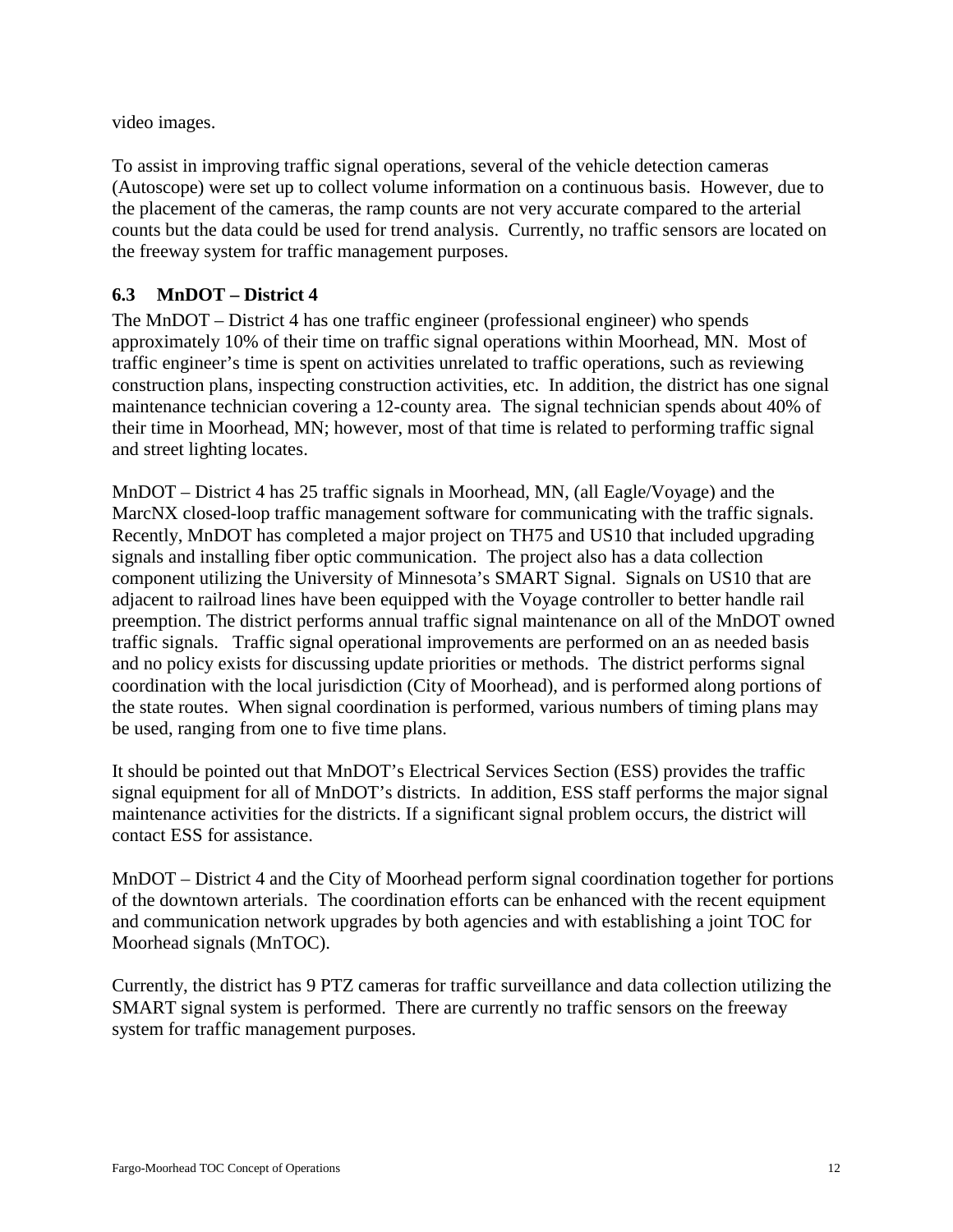#### **6.4 City of Moorhead, MN**

The City of Moorhead's assistant city engineer (professional engineer) spends approximately 10% of their time on traffic signal operations. Recently, the city hired a traffic engineer (PTOE) which brings the available traffic signal operations staff to 0.8 full time equivalents (FTE). In addition, the city has one engineering technician that spends about 10% of their time working on signal related issues. The City of Moorhead contracts with Moorhead Electric to perform its signal maintenance activities.

The City of Moorhead has 21 traffic signals. Since rail preemption is one of the main issues affecting traffic in Moorhead, the city is upgrading their signal system with controllers that have specialized software for handling rail preemption; Voyage. Communication to these signals will be achieved utilizing Peek's Spinnaker central control software. Since rail preemption affects the majority of signalized intersections in the city, and for the purpose of simplifying operations, all City of Moorhead signals will have Voyage controllers and utilize the Spinnaker central control software.

Currently, the city performs coordination on  $1<sup>st</sup>$  Ave. N. in the downtown area. The city does not perform scheduled annual traffic signal maintenance on the traffic signals. Traffic signal operational improvements are performed on an as needed basis and no policy exists for discussing update priorities or methods. When signal coordination is performed, various numbers of timing plans may be used, ranging from one to five time plans.

The City of Moorhead and MnDOT – District 4 perform signal coordination together for the downtown arterials. The coordination efforts can be enhanced with the recent equipment and communication network upgrades by both agencies and with establishing a joint TOC for Moorhead signals (MnTOC). Currently, the City of Moorhead does not have any PTZ devices for monitoring arterial operations. In terms of traffic data collection, traffic volume and turning movement counts are possible with the updated signal and communications system.

#### **6.5 City of West Fargo, ND**

The City of West Fargo's assistant public works director performs most of the traffic signal operations activities, while the public works director (professional engineer) reviews all traffic signal improvements. About 5%-10% of their time is related to traffic signal systems.

The City of West Fargo has 18 traffic signals (Econolite) and uses the Centracs central control software for communicating with the Econolite traffic signals. The city analyzes traffic signal timing parameters (actuated-uncoordinated) on about one third of the signals each year and performs annual traffic signal maintenance on all traffic signals. In addition, the city follows an inspection checklist during the maintenance process.

Currently, the city operates 1 PTZ devices for monitoring arterial operations. In addition, the city does not have any continuous counting locations within its city limits although there is interest in setting up the existing Autoscope detection equipment for data collection.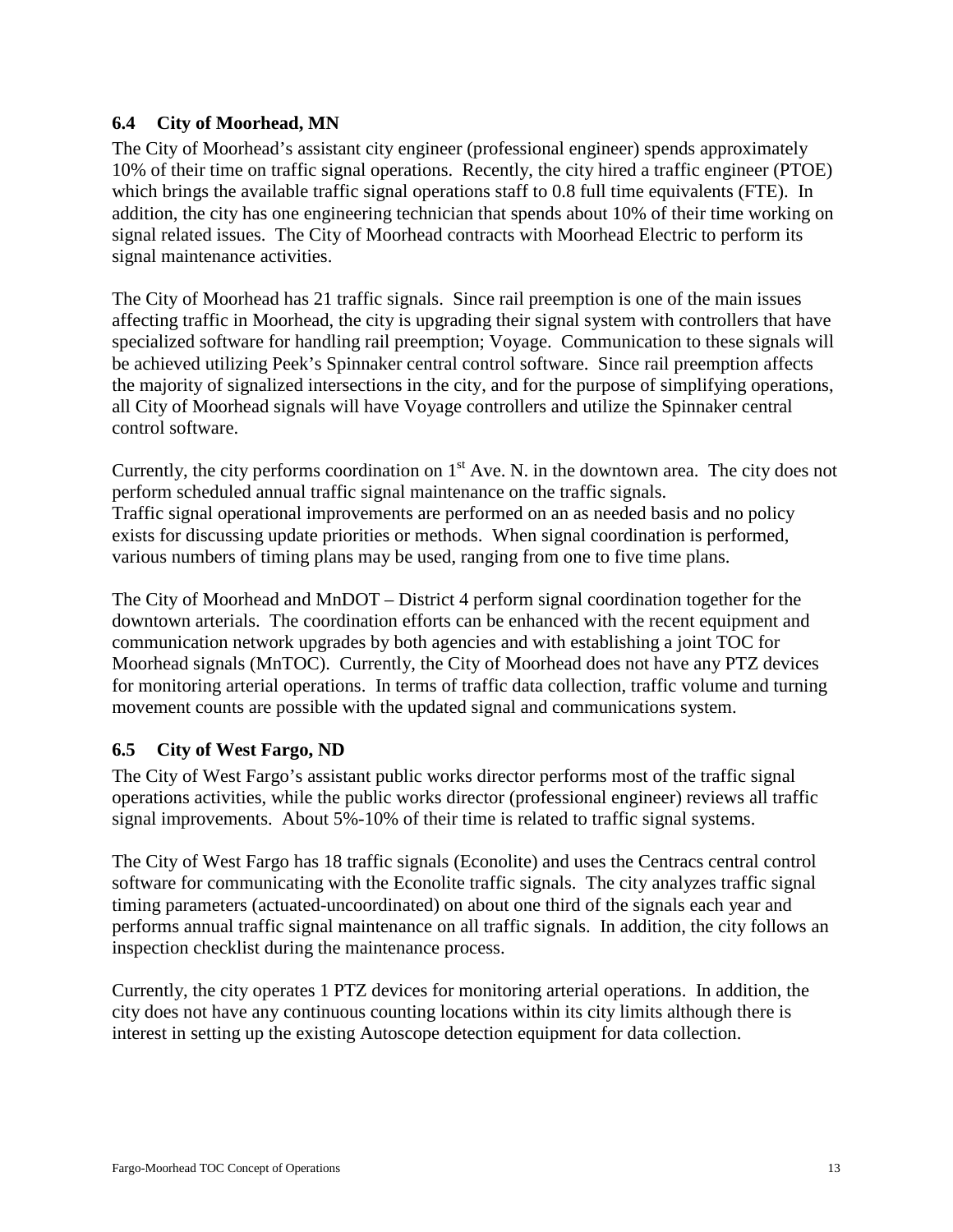# <span id="page-15-0"></span>**7.0 OPERATIONAL NEEDS**

It is envisioned that the TOC will be the focal point for coordinating and managing the transportation activities within the metropolitan area. Specifically, the TOC will enhance agency coordination, improve transportation safety and operations, and enhance training and technical expertise to meet the rapid challenges of continued growth. Typical city and state transportation agency budgets focus on project development and little attention goes to operating and maintaining the facility after construction.

To accomplish the TOC goals, several functions/activities need to be implemented and performed. The functions can be grouped into traffic signal control, traffic video, traveler information, and traffic data. A description of each of the functional areas and how a TOC can address these areas will be discussed in the following sections.

## **7.1 Traffic Signal Control**

The F-M metro area has 5 jurisdictions that perform traffic signal operations and maintenance activities. As previously discussed, each jurisdiction performs various levels of operations and maintenance activities. Some agencies perform signal coordination, while others do not perform coordination. Traditionally, multi-jurisdictional signal coordination was limited due to equipment and/or communication issues however this has changes especially between NDDOT and the City of Fargo, and MnDOT and the City of Moorhead. In addition, the experience and time allocated for traffic signal control activities varies among the jurisdictions.

#### 7.1.1 Traffic Signal Operations

Although some traffic signal coordination occurs within the F-M metro area, there is little evidence of performing active traffic management. Several steps need to be taken to provide more effective and efficient traffic signal operations, which would be included in the TOC design. First, the various jurisdictions must be able to share traffic signal information to provide signal coordination. Therefore, the transportation agencies must be connected (physically or virtually) to allow traffic signal data to be exchanged. The communication connections would need to be between the various centers and field devices (traffic signals).

Currently, no local or regional policies exist for identifying priority corridors, traffic signal timing practices, and performance standards. Several major corridors cross several jurisdictional boundaries. Some portions of the corridors may provide signal coordination; however, signal coordination at a regional level among all signal operators is not provided or feasible under the current technical and political arrangements. Related to signal timing practices, agencies use various methods for establishing clearance, change, pedestrians, and green intervals; use various vehicle detection methods and settings; and incorporate various signal coordination timing plans and durations.

The FM TOC will assist traffic signal operations by establishing communication links between key agencies and field devices and ensuring that signal timing coordination can occur by purchasing compatible traffic signal equipment. In addition, the TOC will establish regional traffic signal timing procedures, performance standards, and signal timing plans for corridors across several jurisdictional boundaries. These tasks and functions will allow the metro area to actively manage the traffic signal system.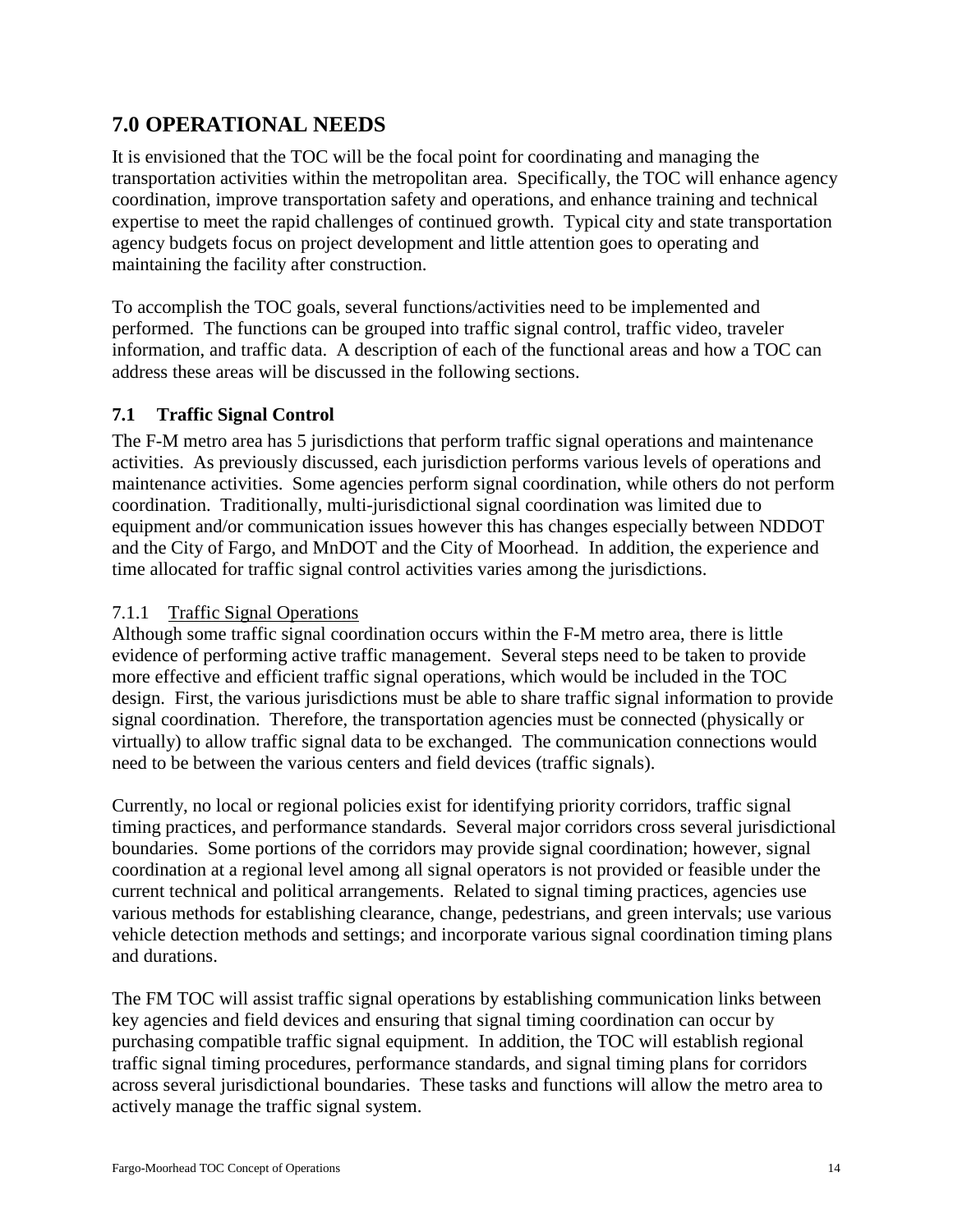## 7.1.2 Traffic Signal Maintenance

Traffic signal maintenance practices vary significantly among the F-M transportation agencies. Some agencies inspect and document all of their traffic signals on an annual basis while other agencies perform inspections only when issues arise. Most agencies do not have comprehensive documentation about signal maintenance activities and they do not have established protocols/priorities documented to address signal issues. In addition, the level of expertise and certification varies for maintenance staff. Some signal technicians have basic knowledge of traffic signal systems, while others are master electricians.

The FM TOC will assist in the preventative maintenance and responsive activities related to traffic signal maintenance. This can be performed by establishing protocols and priorities for addressing signal issues as well as annual maintenance practices. The TOC will help relay maintenance or service request by informing or dispatching the proper signal technicians.

## **7.2 Traffic Video**

Although a number of traffic cameras are currently deployed or are planned in the near future, only the owning agency (sometimes only one computer) can view the images. The FM TOC will allow the partnering agencies to view the available video cameras once a communication link is established. The images will benefits the traffic engineers since they can monitor and evaluate the operation of their transportation system. In addition, the emergency management agencies will be able to use the devices during emergency situations (hazmat, terrorism, etc.) and transit operators will be able to monitor roadway conditions along their routes. Collectively, the video data will assist traffic incident detection and response, which will improve safety and efficiency.

## **7.3 Traveler Information**

Traveler information within the F-M metro area is provided in the form of dynamic message signs (DMS) and the local media. The NDDOT has five permanent DMS along I-29 and I-94 for providing information related to major traffic events (road construction, road closures, special events, and AMBER alerts). In addition, MnDOT has four permanent DMS that are along I-94 and US10. The state DOTs and some of the local agencies have several portable DMS signs that can be deployed. Although some inter-jurisdictional coordination exists for major events (e.g., flooding), regional coordination for using DMS does not exist. Some local radio stations provide information related to traffic congestion and incidents during the morning and afternoon peak periods, the source of information is personal observation and it does not come from the traffic operators.

The FM TOC would assist in coordinating DMS use for the region, which would be based on DMS guidelines for using these devices and establishing the availability of the devices. The FM TOC could provide other traveler information methods, including traffic information video, traffic condition website and mobile application, and highway advisory radio (HAR). These systems can provide both pre-trip and en-route traveler information related to crashes, adverse road conditions, and traffic congestion.

## **7.4 Traffic Data**

Collecting and processing traffic data is critical for performing active traffic management. These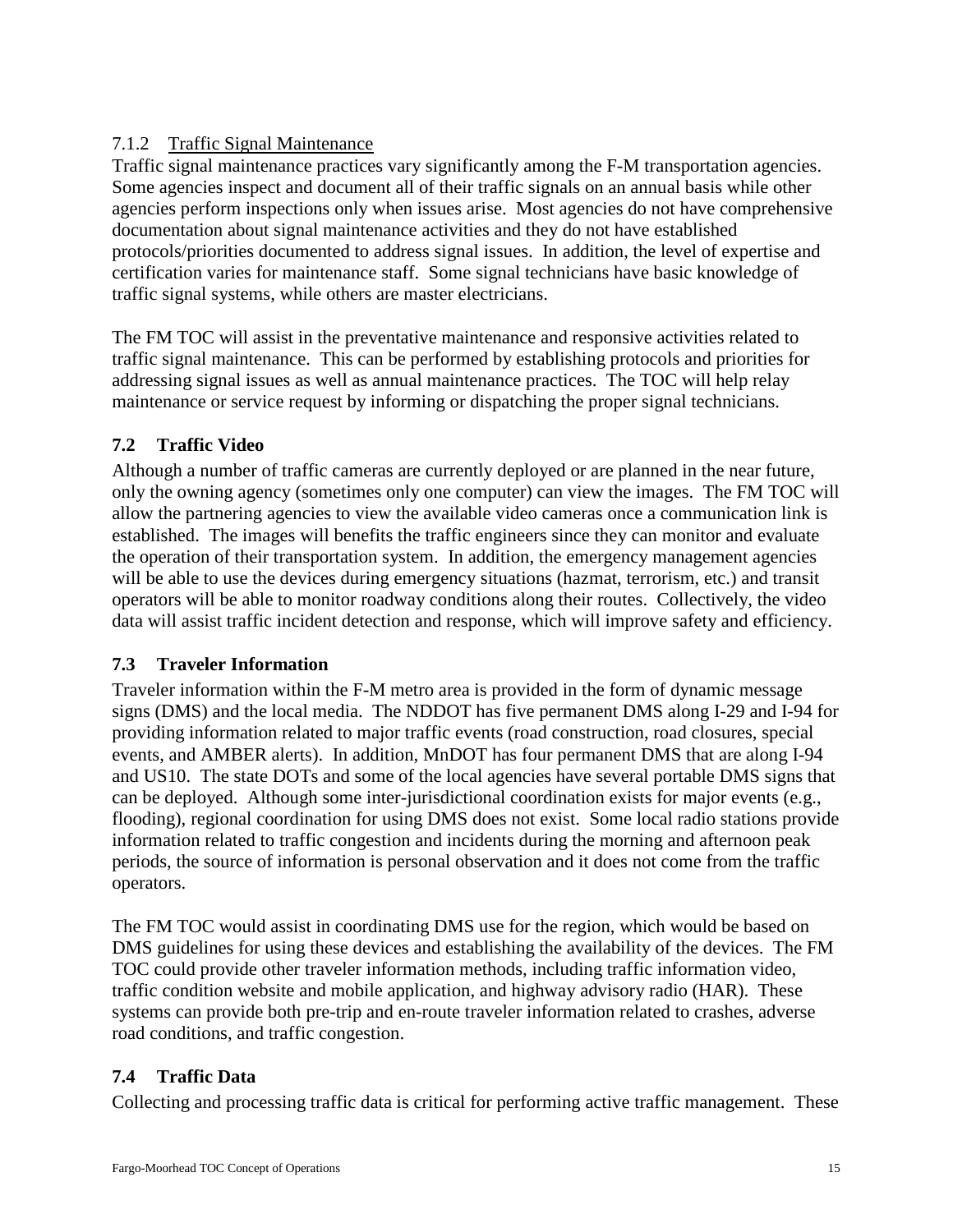data are important for evaluating the operations of the transportation system, as well as for updating traffic signal control plans. Currently, the metro area collects some turning movement data at a handful of signalized intersections. In addition, no traffic sensors are located on the freeway system for traffic management purposes. The FM TOC would assist in the coordination of installing, collecting, processing, and archiving the arterial and freeway traffic data, which can be used for signal timing, performance measures, and traveler information.

### **7.5 Incident Management**

Incident management includes the detection, response, clearing, and traffic management related to traffic events (crashes, special events, etc.). Currently, the F-M metro area has limited incident management strategies or procedures that integrate response among emergency management and transportation agencies. A TOC will allow for policies and protocols to be developed to more efficiently and effectively response to incidents that occur on the freeway and local arterials. For example, if an incident occurs on the freeway, incident management would include detecting and verifying the incident (traffic data, traffic video, etc.), deploying the proper personnel and equipment, providing traveler information to notify the motorists, diverting traffic to avoid the incident location, and managing diverted traffic by using specialized incident signal timing plans. Several protocols and procedures must be developed and implemented for various types and severities of incidents. Efforts in this area would need to be closely coordinated with the RRRDC, emergency responders, and law enforcement agencies in the F-M area.

## **7.6 Traffic Operations/Maintenance Staff**

To provide an effective and efficient transportation system, having knowledgeable and qualified staff is essential. The Institute of Transportation Engineers (ITE) has provided labor requirements for traffic operations and maintenance (*1*). As a rule of thumb, one traffic engineer is needed to properly operate and maintain every 75 to 100 signals and one technician to operate and maintain every 40 to 50 signals. Although most local agencies have traffic/transportation engineering staff, this staff spends a small amount of their time working on traffic signal operations and maintenance activities. Using 100 signal devices for engineering staff and 60 signal devices for signal technicians, the F-M area would be deficient of four FTE.

| Transportation   | <b>Staff Time</b> | <b>Staff Time</b>  | <b>ITE Operations</b> | <b>ITE Maintenance</b>      |  |  |
|------------------|-------------------|--------------------|-----------------------|-----------------------------|--|--|
| <b>Agency</b>    | <b>Operations</b> | <b>Maintenance</b> | Recommendation        | Recommendation <sup>1</sup> |  |  |
| City of Fargo    | 2.5               |                    | 3.1                   | 3.4                         |  |  |
| City of Moorhead | 0.8               | 0.05               | 0.42                  | 0.36                        |  |  |
| City of W. Fargo | 0.2               | 0.12               | 0.32                  | 0.27                        |  |  |
| <b>MnDOT</b>     | 0.06              | 0.3                | 0.5                   | 0.61                        |  |  |
| <b>NDDOT</b>     | 0.5               | 0.0                | 0.46                  | 0.55                        |  |  |
| Total            | 4.06              | 2.47               | 4.8                   | 5.19                        |  |  |

Table 7.1. F-M Traffic Signal Operations and Maintenance Staff

<sup>†</sup> Maintenance recommendations cover devices other than signals including flashing signs, and speed warning sign.

Additional staff required for F-M signal operations: **0.74** traffic operations and **2.72** traffic maintenance.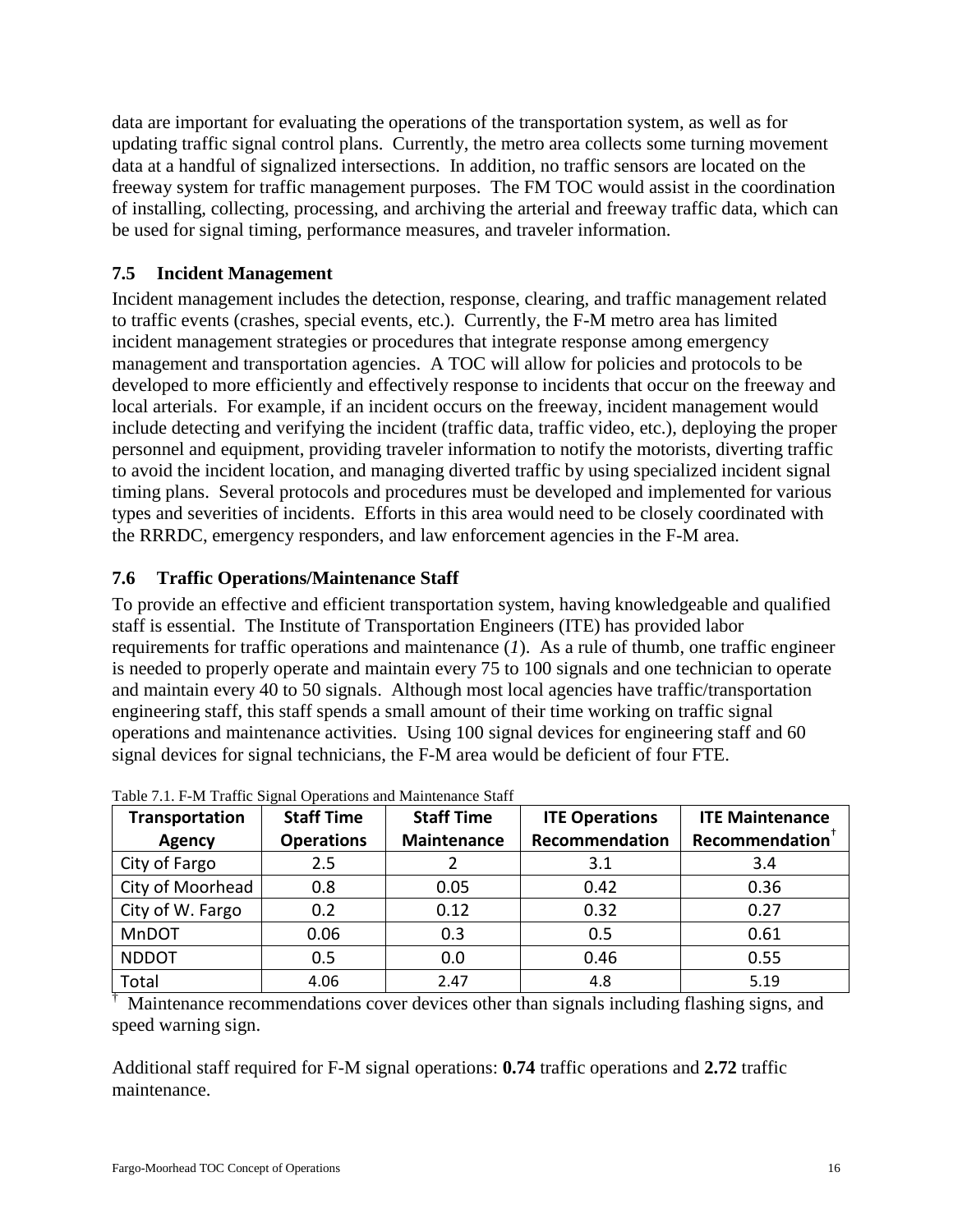In addition to having enough staff, the FHWA signal assessment of the metro area recommended that staff are adequately trained and certified related to traffic signal systems. Currently, most of the traffic engineer positions are professional engineers and two are certified as Professional Traffic Operations Engineers (PTOE). In addition, one of the signal technicians is International Municipal Signal Association (IMSA) certified as a Traffic Signal Technician.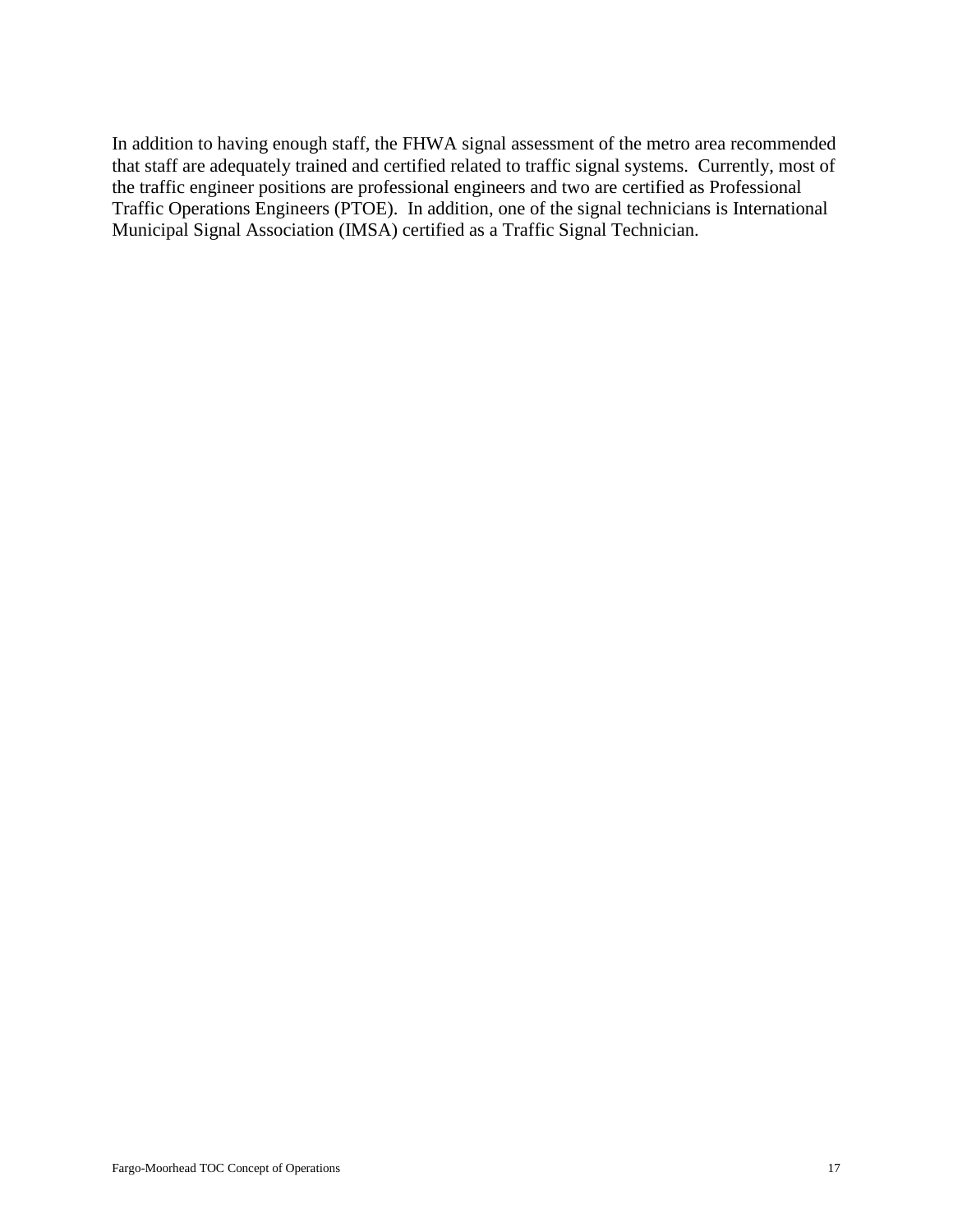# <span id="page-19-0"></span>**8.0 SYSTEM OVERVIEW**

The FM TOC will serve as a focal point for coordinating and managing the transportation activities within the metropolitan area. The primary functions include collecting and sharing information among agencies, implementing inter-jurisdictional traffic control plans on major corridors, providing traveler information, and implementing traffic control strategies in response to special traffic conditions/incidents.

## **8.1 System Users**

Since the focus of the FM TOC is to improve traffic safety and operations, the local traffic/transportation engineering agencies will serve as the primary partners. The primary users of the TOC include traffic engineering departments, emergency management departments, and transit agencies. Although additional agencies may be involved in the TOC, the following agencies will have the main stake in this endeavor:

- City of Fargo
- City of Moorhead
- City of West Fargo
- NDDOT Fargo District
- MnDOT District 4
- Metro Area Transit (MAT)
- Red River Regional Dispatch Center (RRRDC) and the following partners:
	- o Fargo Police
	- o Fargo Fire
	- o Moorhead Police
	- o Moorhead Fire
	- o FM Ambulance
	- o West Fargo Police
	- o West Fargo Fire
- North Dakota Highway Patrol Fargo District
- Minnesota State Patrol Detroit Lakes District
- Metropolitan Council of Governments (Metro COG)
- Upper Great Plains Transportation Institute (UGPTI) NDSU

#### **8.2 System Functions/Interfaces**

The FM TOC will perform a variety of traffic operations, management, and maintenance activities. A critical component of these functions is communication between the agencies and field devices. The major functions of the TOC can be grouped into the following categories:

- Traffic signal control;
- Traffic signal maintenance;
- Video sharing;
- Dynamic message signs (DMS); and
- Traffic data.

Stakeholder meetings were conducted to determine the level of involvement of each agency as it relates to TOC functions. Table 8.1 illustrates the initial level of involvement for both a hybrid and centralized TOCs, while the following sections will discuss each function in more detail.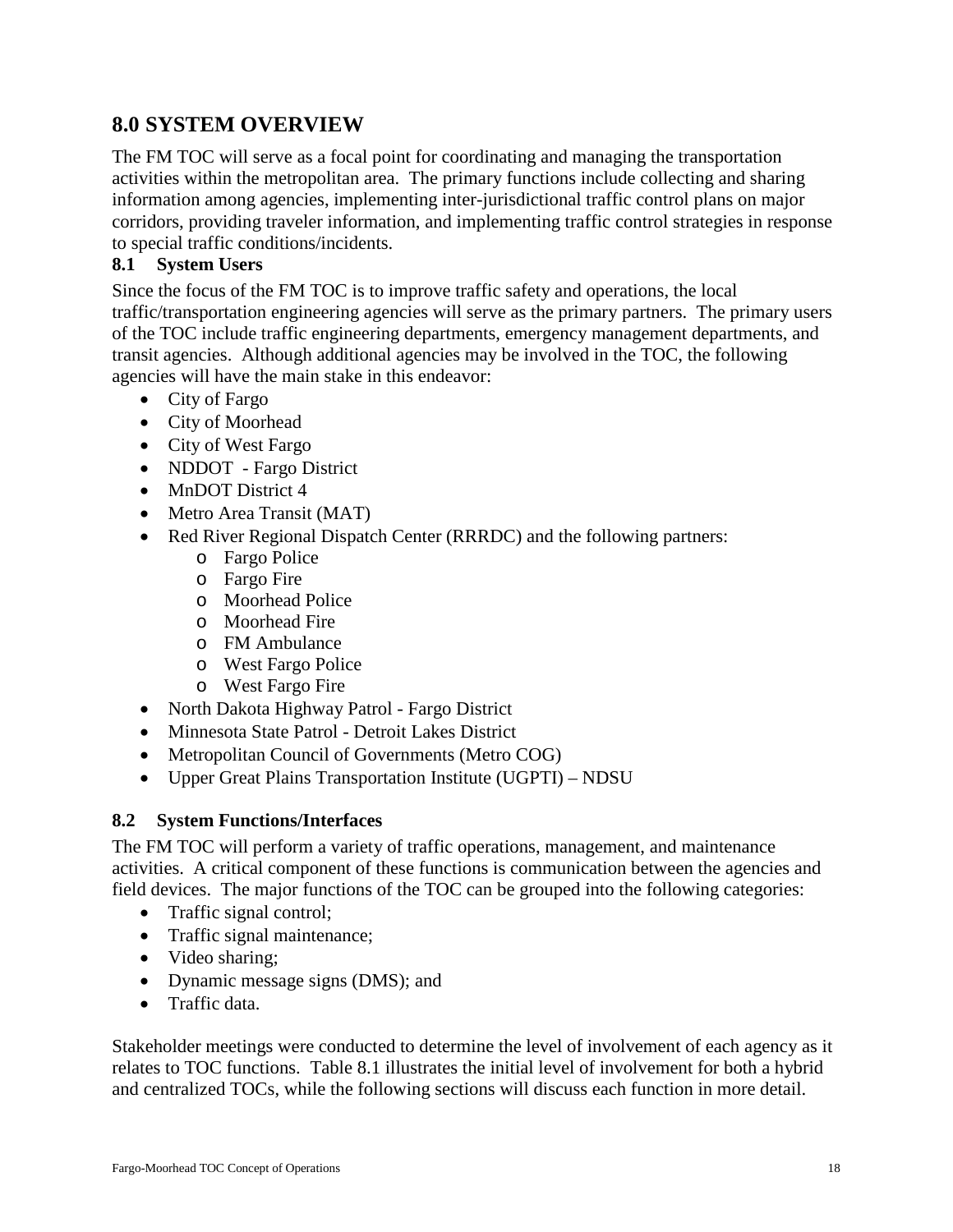|                         |                                   | <b>FM TOC Functions</b>                 |                                                     |                                             |                                                   |                          |               |                                  |                          |                         |      |              |
|-------------------------|-----------------------------------|-----------------------------------------|-----------------------------------------------------|---------------------------------------------|---------------------------------------------------|--------------------------|---------------|----------------------------------|--------------------------|-------------------------|------|--------------|
|                         |                                   | <b>Traffic Signal</b><br><b>Control</b> |                                                     | <b>Traffic Signal</b><br><b>Maintenance</b> |                                                   | <b>Video</b><br>Sharing* |               | <b>Dynamic Message</b><br>Signs* |                          | <b>Traffic</b><br>Data* |      |              |
| <b>Agency</b>           |                                   | to MnTOC<br>(Hybrid)                    | Relinquish   Relinquish  <br>to FM TOC<br>(Central) | to MnTOC<br>(Hybrid)                        | Relinquish   Relinquish<br>to FM TOC<br>(Central) | Allow<br>Control         | Allow<br>View | Receive                          | <b>Direct</b><br>Control | Via<br>Request          | Send | Rec-<br>eive |
| Management<br>Traffic   | Fargo                             | N/A                                     | Yes                                                 | N/A                                         | <b>Yes</b>                                        | Yes                      | Yes           | Yes                              | N/A                      | N/A                     | Yes  | Yes          |
|                         | Moorhead                          | Yes                                     | Yes                                                 | Yes                                         | Yes                                               | <b>Yes</b>               | Yes           | Yes                              | N/A                      | N/A                     | Yes  | Yes          |
|                         | <b>MnDOT</b>                      | Yes                                     | Yes                                                 | Yes <sup>†</sup>                            | Yes <sup>†</sup>                                  | Yes                      | Yes           | Yes                              | Yes                      | Yes                     | Yes  | Yes          |
|                         | <b>NDDOT</b>                      | N/A                                     | Yes                                                 | N/A                                         | Yes                                               | Yes                      | <b>Yes</b>    | Yes                              | <b>No</b>                | Yes                     | Yes  | Yes          |
|                         | West Fargo                        | N/A                                     | <b>No</b>                                           | N/A                                         | Maybe                                             | Yes                      | Yes           | Yes                              | N/A                      | N/A                     | Yes  | Yes          |
| Emergency<br>Management | Minnesota<br><b>State Patrol</b>  | N/A                                     |                                                     | N/A                                         |                                                   | N/A                      | N/A           | Yes                              | Yes                      | Yes                     | N/A  | Yes          |
|                         | North Dakota<br>Highway<br>Patrol | N/A                                     |                                                     | N/A                                         |                                                   | N/A                      | N/A           | Yes                              | Yes                      | Yes                     | N/A  | Yes          |
|                         | <b>RRRDC</b>                      | N/A                                     |                                                     | N/A                                         |                                                   | N/A                      | N/A           | Yes                              | Yes                      | Yes                     | N/A  | Yes          |
| Transit                 | Metro Area<br>Transit             |                                         | N/A                                                 | N/A                                         |                                                   | N/A                      | N/A           | Yes                              | N/A                      | N/A                     | Yes  | Yes          |

Table 8.1. Agency Level of Interest Related to Regional TOC Functions/Activities.

\* Applies to both Hybrid TOC and Centralized TOC

† MnDOT maintains service agreement with ESS for specific tasks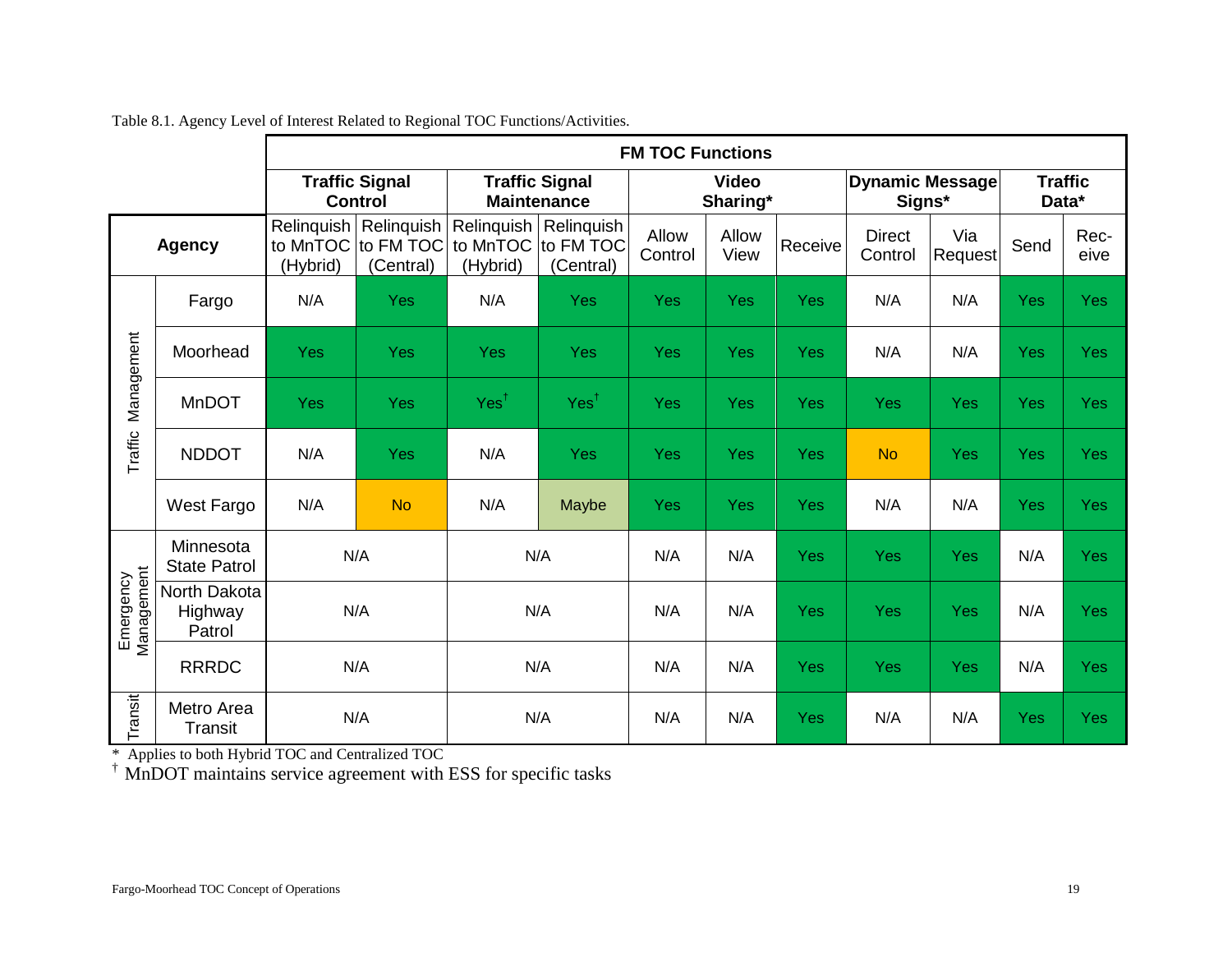#### 8.2.1 Traffic Signal Control

The system will be designed to allow the City of Fargo, NDDOT, City of West Fargo, City of Moorhead, and MnDOT to access and update traffic signal timing parameters to perform traffic signal coordination. The agencies will be physically or virtually connected to each other through existing or enhanced traffic signal management software. Near-term signal control will be conducted by each agency's staff, while long-term signal control will be conducted by FM TOC staff.

#### 8.2.2 Traffic Signal Maintenance

In the near term (hybrid), the traffic signal maintenance activities for Moorhead and MnDOT signals will be combined with MnDOT, while NDDOT, City of Fargo, and City of West Fargo will continue to maintain equipment they own. Under centralized control, it is envisioned that the equipment will be provided by the appropriate jurisdiction but installed and maintained by TOC staff. MnDOT's ESS will continue to perform their major signal maintenance activities under both hybrid and centralized TOCs.

#### 8.2.3 Video Sharing

The system will be designed to allow the traffic management agencies to view and control other jurisdiction's traffic monitoring cameras. All of the stakeholders would like to have access to the video images based on various traffic conditions/events. In addition, priorities must be allowed so critical staff can take control and lock out other agencies from using the device. Partnering agencies will still be allowed to view the video images during this operation.

#### 8.2.4 Dynamic Message Signs (DMS)

Dynamic message signs (DMS) provide traveler information based on various road conditions or events. Although not all agencies own these devices, all of the traffic management agencies would like direct access to them or to be able to request the owning agency display messages when needed. Policies and procedures for the proper use of DMS devices during various types of situations must be developed and implemented.

#### 8.2.5 Traffic Data

The system will be designed to collect and disseminate traffic data among the various traffic sensors and agencies. These data will be processed and analyzed to monitor, evaluate, and optimize the transportation system. The types of traffic data to be collected include volume, speed, and classification.

#### **8.3 ITS Architecture Service Packages**

Based on the desired functions of the FM TOC, several service packages were identified for the TOC. The transportation agencies and information flows for each service package are provided in the FM TOC Architecture (Hybrid) and FM TOC Centralized Architecture (Centralized) documents. The applicable Market Packages are listed below along with their deployment status (i.e., existing or planned). Service packages with an *Existing* followed by the *\** indicates there are portions of the Market Package already deployed but additional portions are planned for deployment.

- ATMS01: Network Surveillance (Existing)
- ATMS03: Traffic Signal Control (Existing)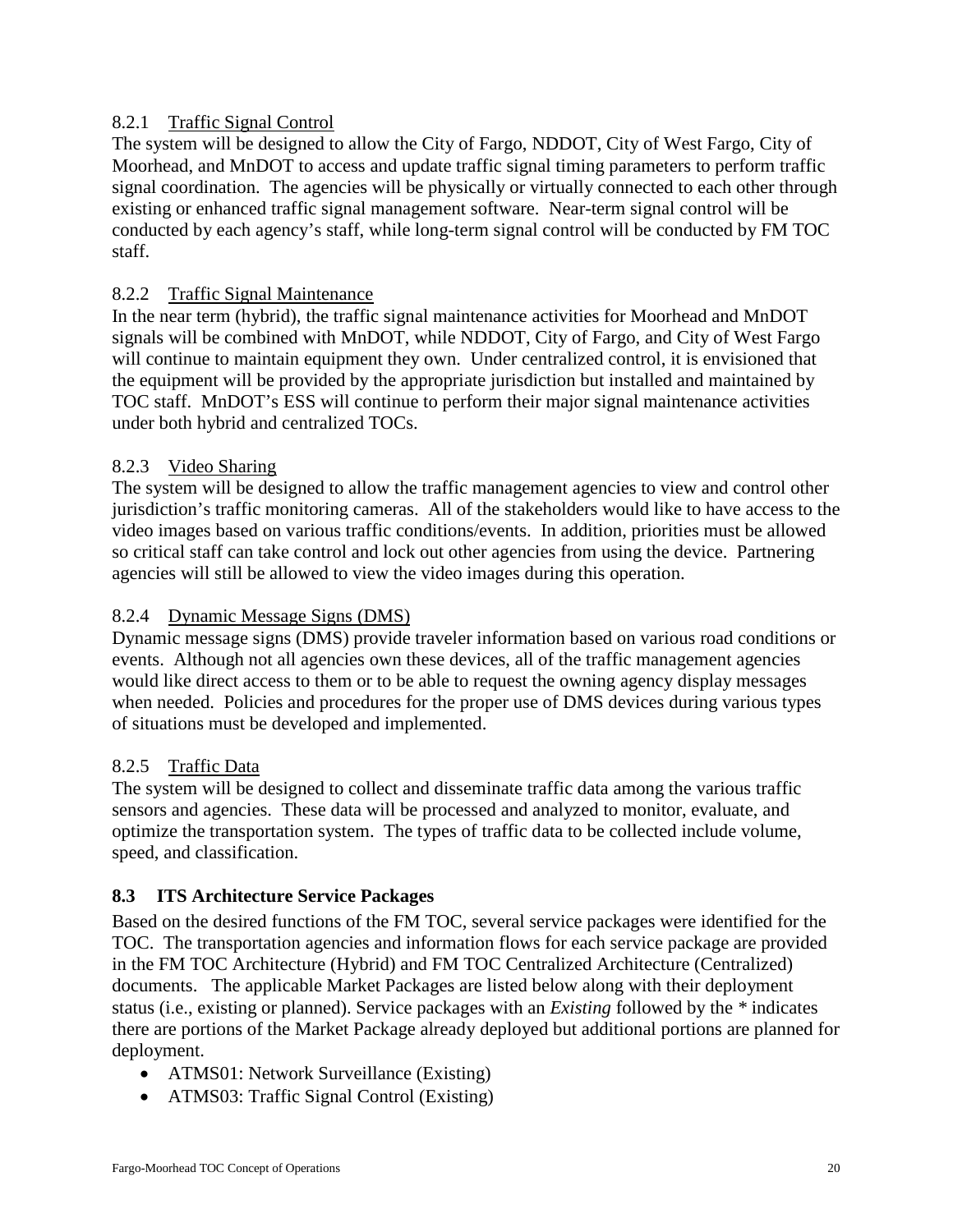- ATMS04: Traffic Metering (Planned)
- ATMS06: Traffic Information Dissemination (Planned)
- ATMS07: Regional Traffic Management (Existing\*)
- ATMS08: Traffic Incident Management (Planned)
- ATMS13: Standard Railroad Grade Crossing (Existing)
- APTS09: Transit Signal Priority (Existing\*)
- EM02: Emergency Routing (Existing)
- AD2: Archived Data Warehouse (Planned)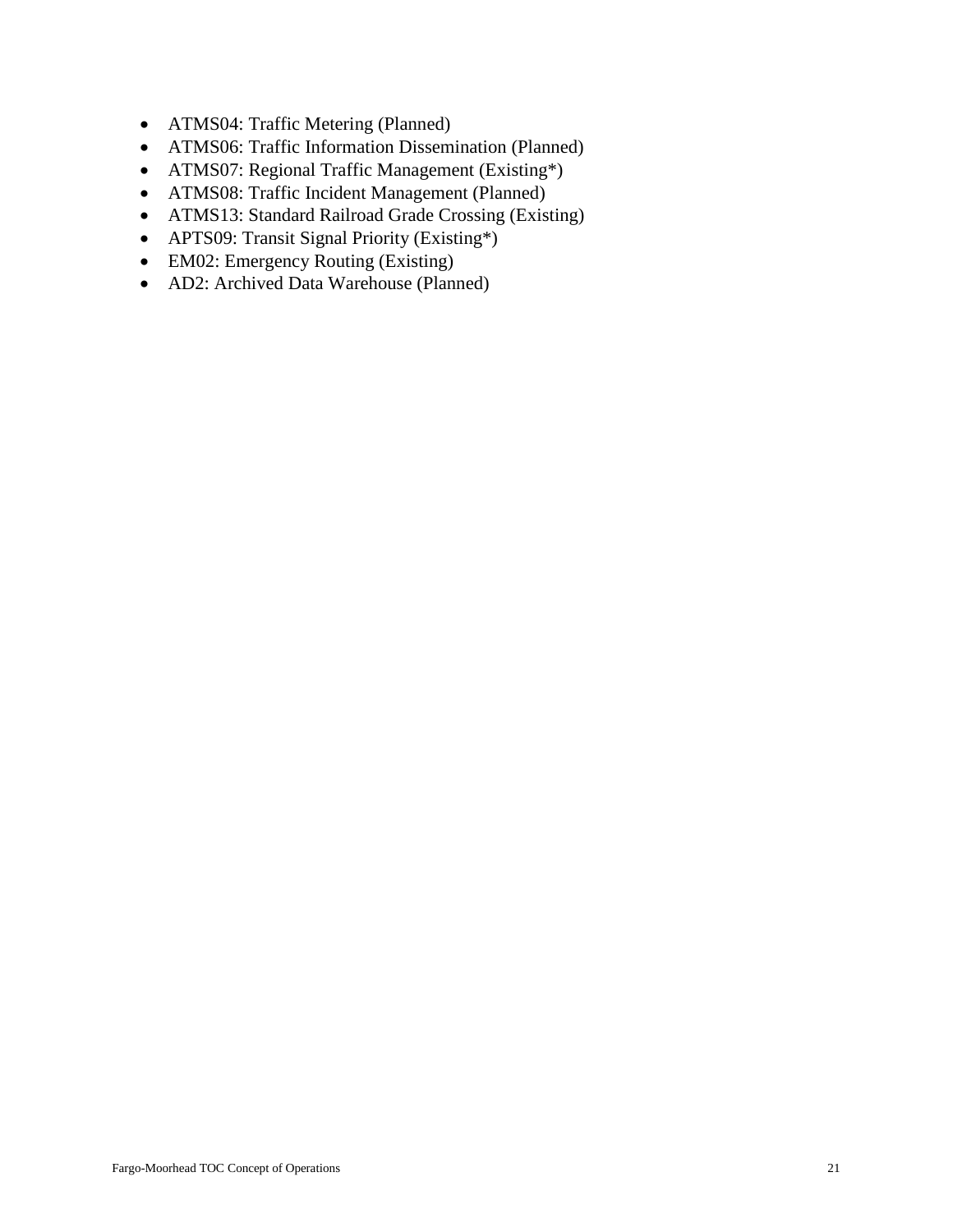# <span id="page-23-0"></span>**9.0 OPERATIONAL ENVIRONMENT**

The operational environment for the TOC will differ between the hybrid and centralized architectures as outlined in the sections below.

## **9.1 Hybrid**

Under the hybrid implementation of the TOC MnDOT and the City of Moorhead would combine operations under MnTOC umbrella. The NDDOT, the City of Fargo, and the City of West Fargo will operate separate, cooperative TOCs from their respective facilities. Currently, all five traffic operators have equipment at their offices that communicate with their field devices. Staffing analysis for the needs of MnTOC is covered in Table 7.1, section 7.6. It is not anticipated that the remaining agencies will add additional staff for the hybrid TOC.

In terms of additional equipment and field devices needs, the completion of communication network interconnect between the City of Moorhead and MnDOT is needed for MnTOC. Further, interconnect between the NDDOT and City of Fargo signal systems will be completed on all shared corridors, and interconnect between the NDDOT and City of West Fargo will take place. A connection between MnTOC and the signal system on the North Dakota side can be established either through a link between MnDOT and NDDOT, or between the City of Moorhead and City of Fargo. Additional linkages will be created from the TOCs to other regional partners, namely RRRDC, MSP, NDHP, and MAT to provide video images from the TOCs to non-traffic agencies.

## **9.2 Centralized**

Under the centralized implementation, all traffic operation activities in the region would be combined under one TOC. This will involve the co-location of TOC equipment and staff in one facility. Communication links will be establish from this centralized location to all field devices in the area of operations, field devices include signals, sensors, surveillance cameras, and DMS. Additionally, the linkages with non-traffic agencies outlined above will also be maintained.

# <span id="page-23-1"></span>**10.0 SUPPORT ENVIRONMENT**

The support environment for the TOC will differ between the hybrid and centralized TOCs. However, in both implementations the TOC will have the support from the following external agencies/organizations:

- 1. Metro COG
- 2. NDSU-UGPTI
- 3. FHWA

## **10.1 Hybrid**

No changes are expected in the support environment in the hybrid implementation as that calls for the use of existing facilities and equipment. Support personnel including information technology (IT), and maintenance staff at all agencies will continue to perform their roles as they normally do.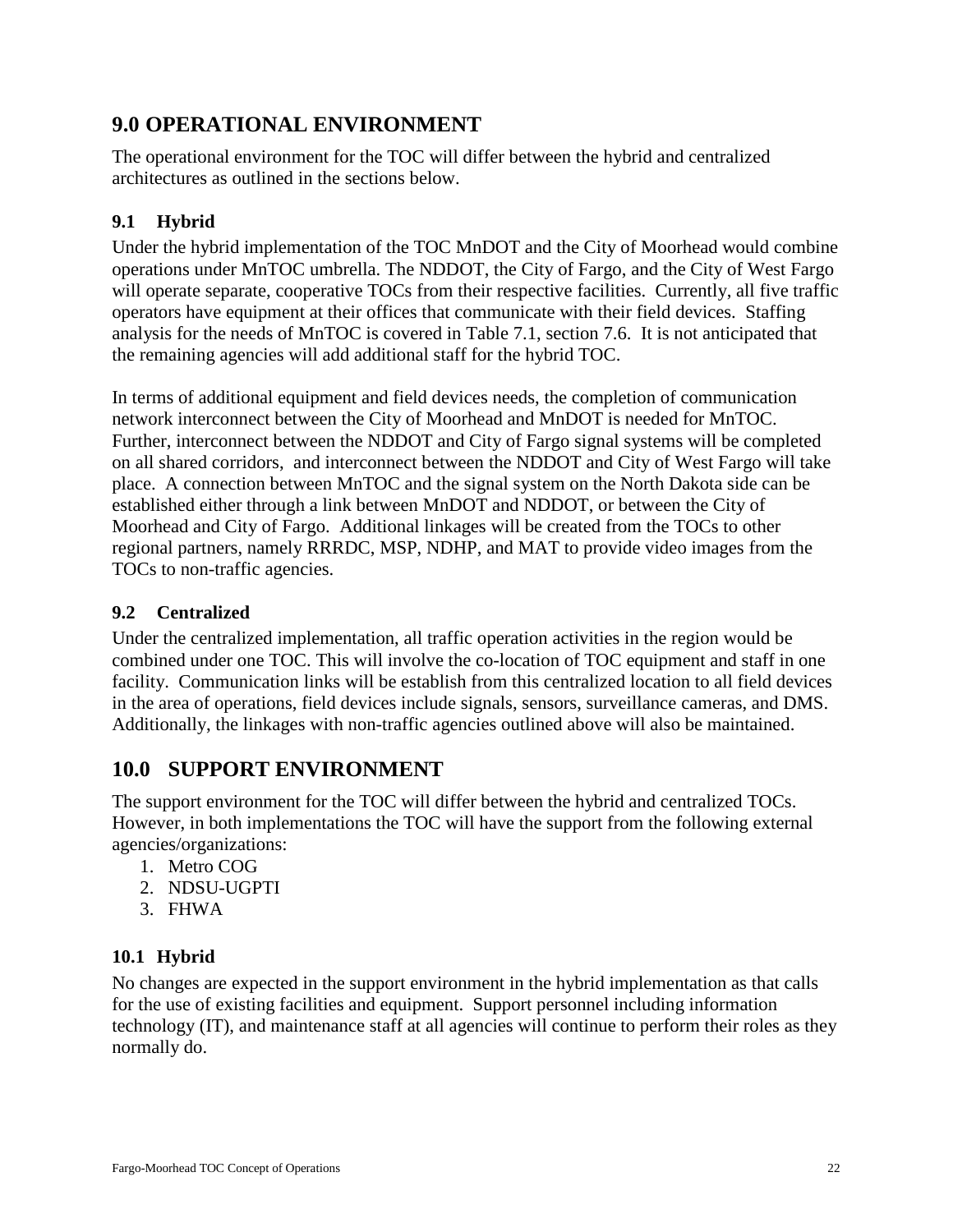#### **10.2 Centralized**

Under a centralized TOC, participating agencies will decide if they will hire IT and maintenance staff or their existing staff will contribute a portion of their time towards TOC support. Utilities and facility upkeep will be handled on a cost sharing basis that will be further detailed in future TOC agreements.

# <span id="page-24-0"></span>**11.0 OPERATIONAL SCENARIOS**

Operational scenarios for both a hybrid and centralized TOC will be presented below using Use Case diagrams. A use case diagram will show Actors (engineer, technician, dispatcher, etc.) and how they interact with the system (TOC) to perform a task in a particular scenario.

#### **11.1 Normal System Conditions (Sunny Day Scenarios)**

These scenarios reflect day-to-day tasks performed within the TOC:

#### 11.1.1 Tweaking signal timing (Hybrid)



Fargo Engineer

11.1.2 Change camera angle (Hybrid)



11.1.3 Coordinate signal operations (Centralized)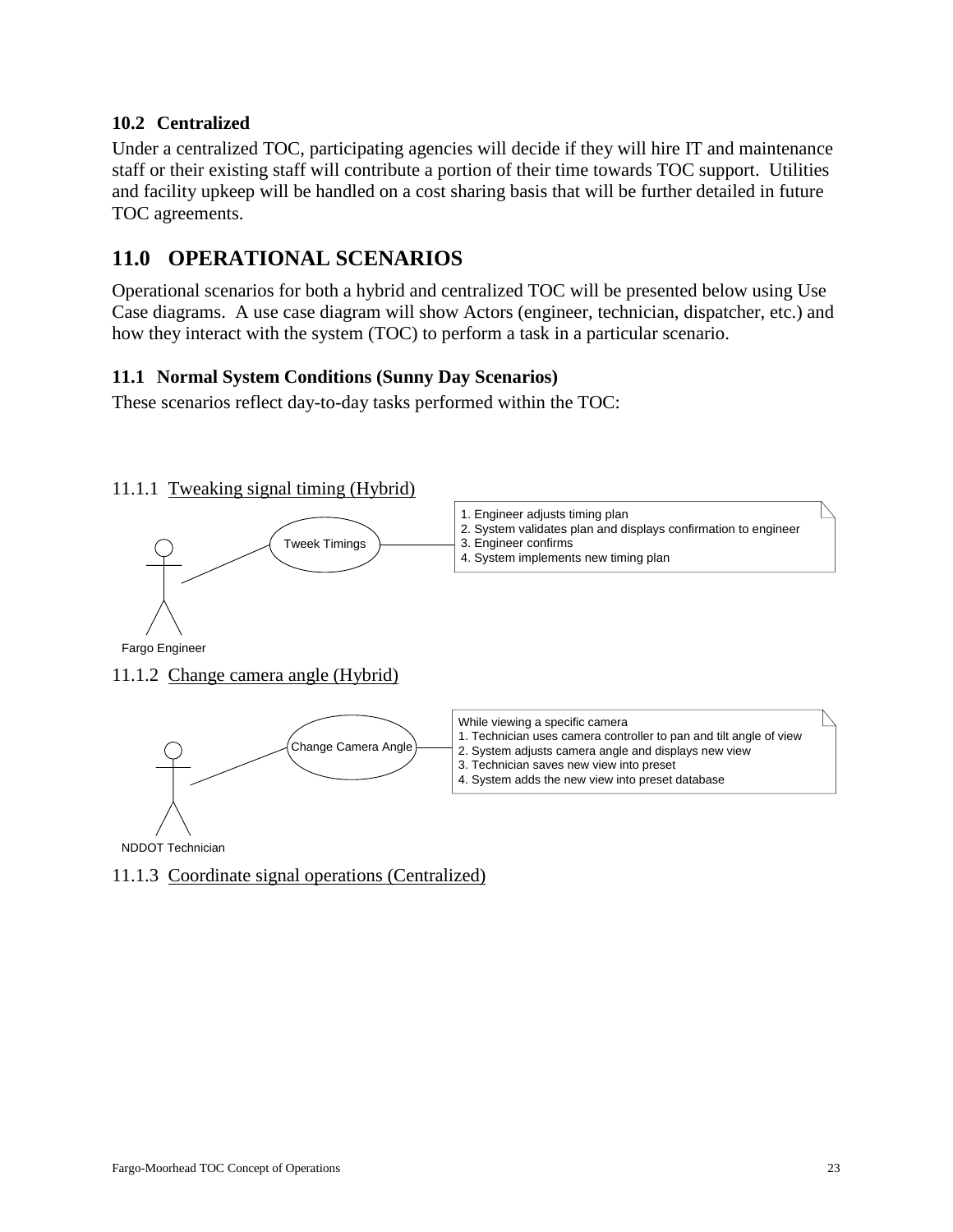

West Fargo Engineer

#### **11.2 Fault-and-Failure Scenarios**

These scenarios reflect extraordinary conditions: 11.2.1 Work Zone (Centralized)



#### 11.2.2 Fargodome Event (Centralized)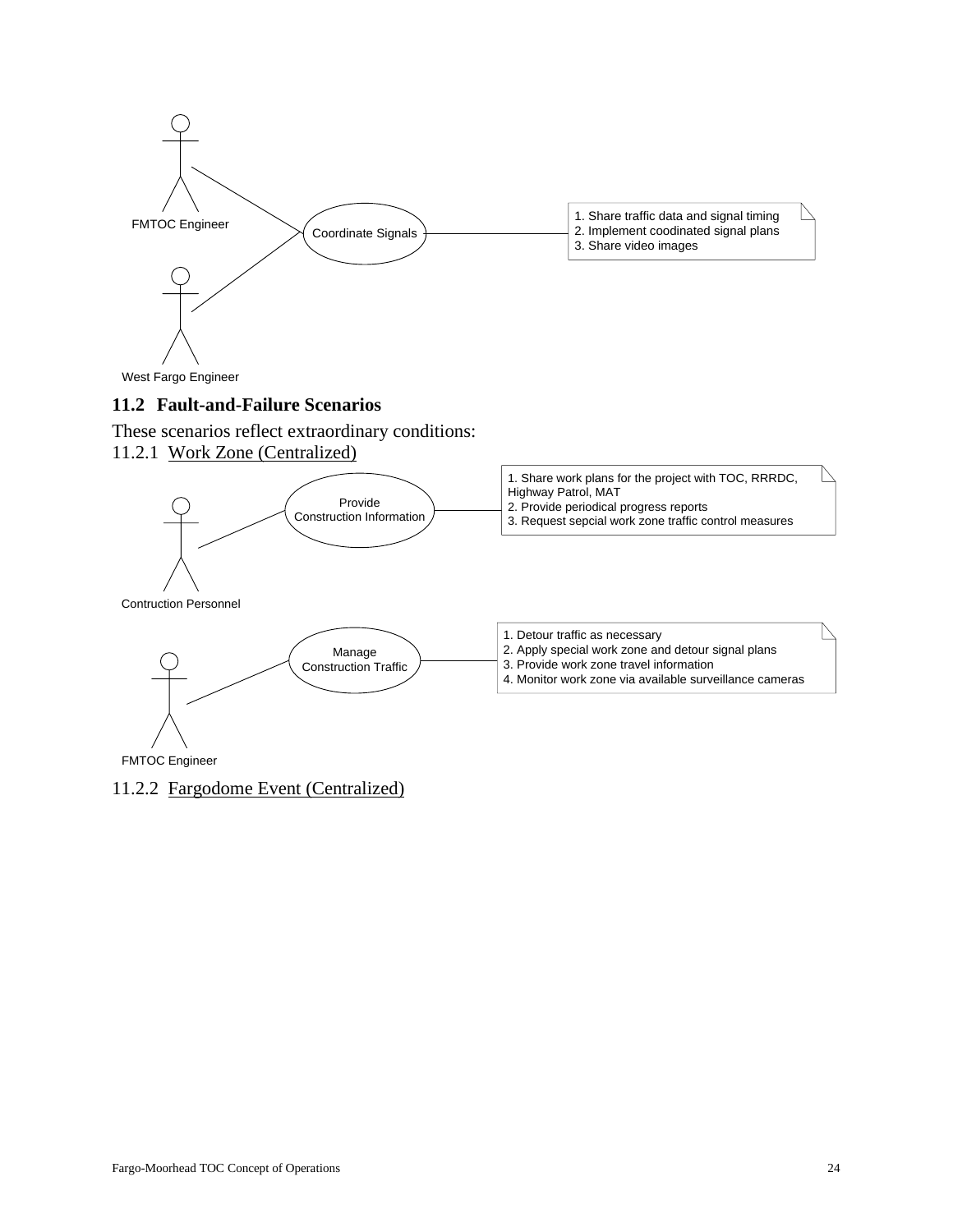



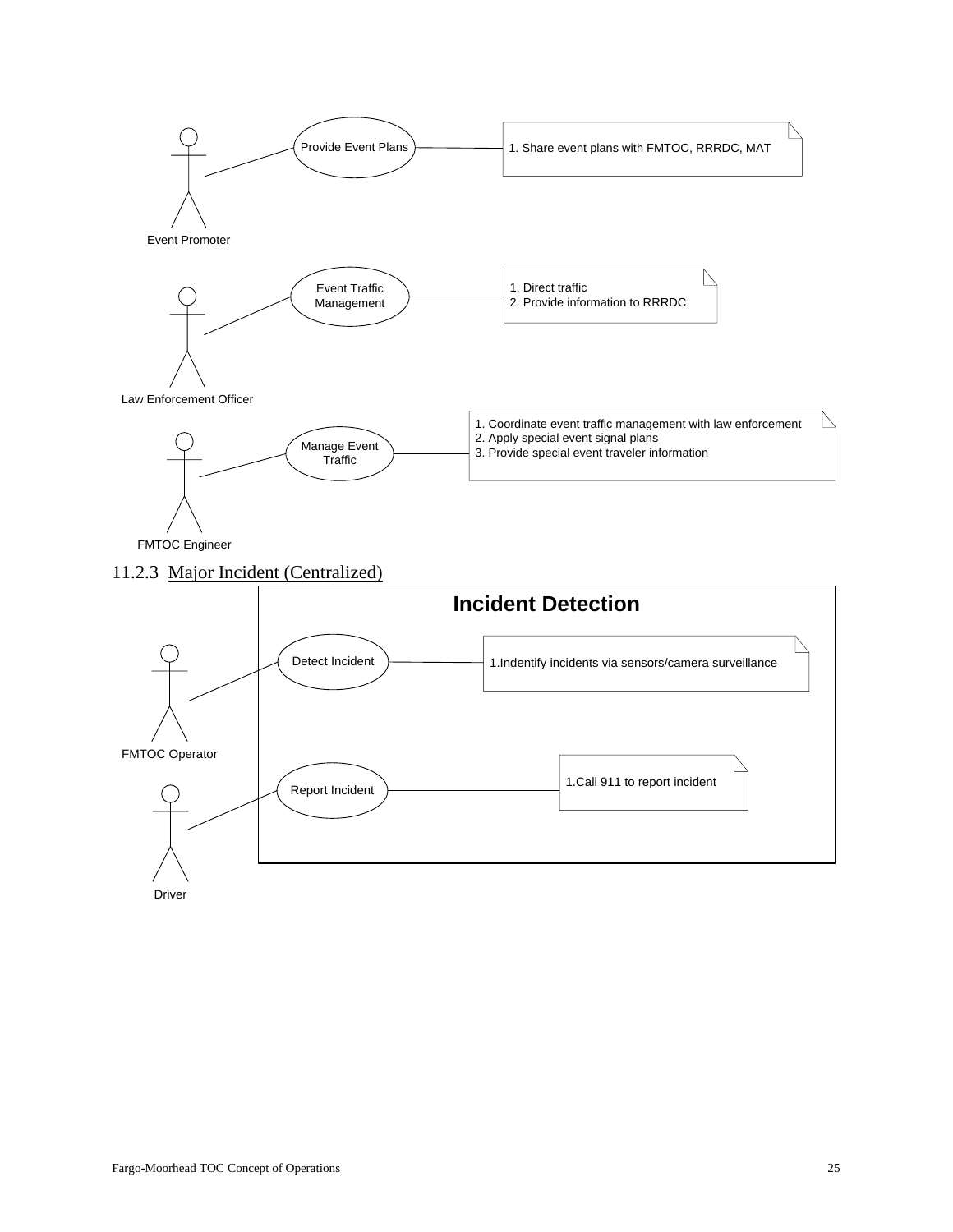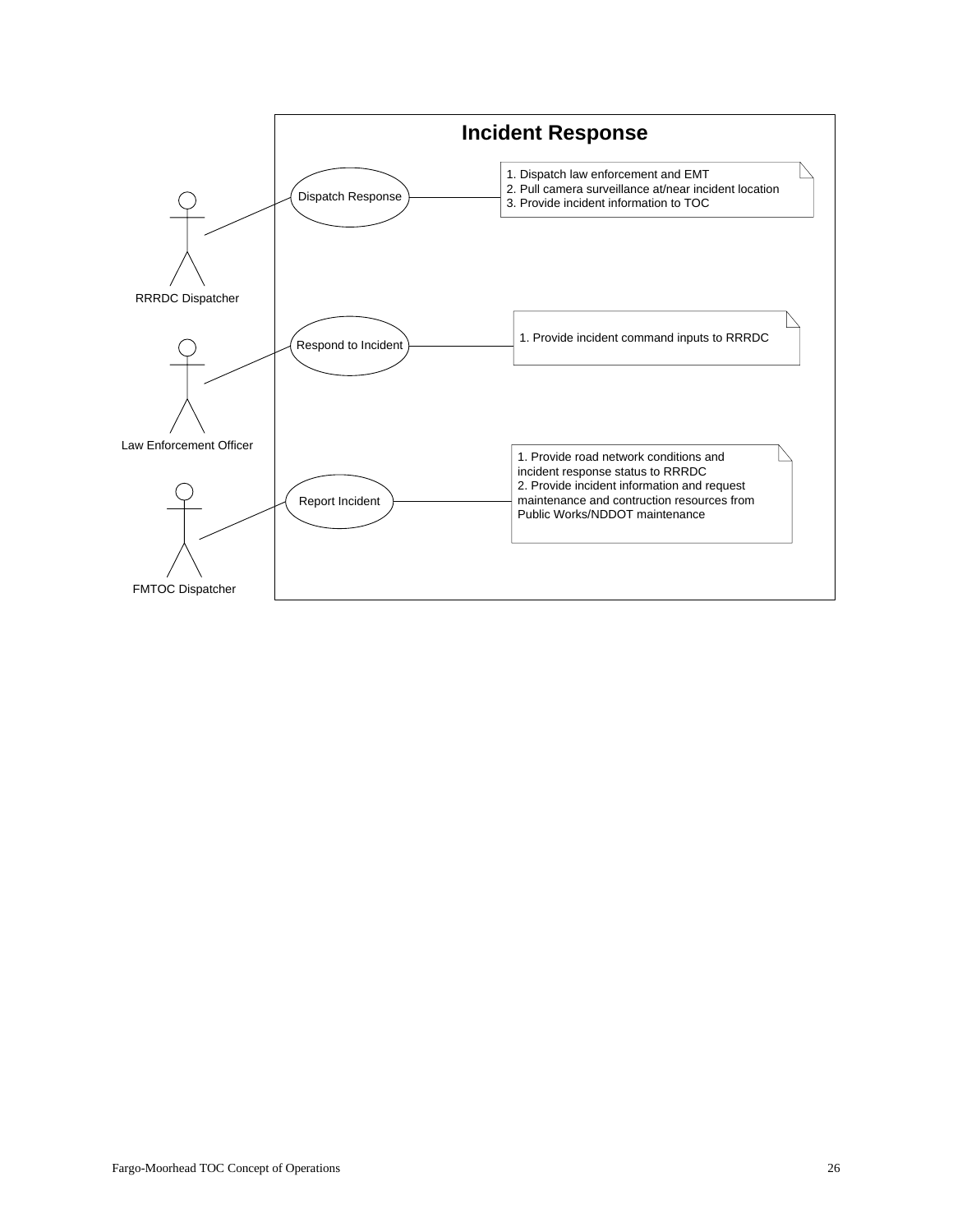# <span id="page-28-0"></span>**12.0 SUMMARY OF IMPACTS**

The establishment of a TOC will serve to have improved traffic management and resource sharing between area agencies. Performance measures of delay, queue length, and travel time on major corridors will be used to quantify improvements. In terms of specific impacts on each stakeholder they will be as follows.

# **12.1 Hybrid**

In a hybrid TOC environment the following impacts will take place:

- NDDOT: no major impact on operations, will gain access to City of Fargo and City of West Fargo surveillance cameras and signal data. NDDOT will provide access to own video images to other agencies.
- Fargo: no major impact on operations, will gain access to NDDOT surveillance cameras and signal data.
- MnDOT: will combine signal operations and a portion of signal maintenance activities with Moorhead, MnDOT will continue to handle the locate service portion of their maintenance activities.
- Moorhead: will combine signal operations and maintenance with MnDOT.
- West Fargo: no change on signal operations and maintenance activities. West Fargo will coordinate with NDDOT appropriate intersections and will gain access to NDDOT surveillance cameras.

## **12.2 Centralized**

In the centralized TOC environment, a single entity (FM TOC) will operate and maintain the traffic system in the entire area. The following impacts are anticipated:

- NDDOT: arterial and freeway management will be handled by FM TOC.
- Fargo: entire signal system handled by FM TOC.
- MnDOT: entire signal system handled by FM TOC.
- Moorhead: entire signal system handled by FM TOC.
- West Fargo: either the signal system will be handled by FM TOC or West Fargo will coordinate with FM TOC where needed.
- RRRDC: will have access to camera images from FM TOC.
- MAT: will have access to camera images from FM TOC.
- MSP: will have access to camera images from FM TOC.
- NDHP: will have access to camera images from FM TOC.

# <span id="page-28-1"></span>**13.0 STATUS/ACTION PLAN**

The deployment of a TOC within the FM Metropolitan area is seen as a gradual and iterative process. This section outlines the steps that must be undertaken for continuing towards the implementation of a TOC within the FM Metropolitan area.

## **13.1 Next steps**

The following is a preliminary list of steps necessary to proceed with the development of the TOC:

1. Establish Joint Powers Agreement (JPA) between MnDOT and the City of Moorhead for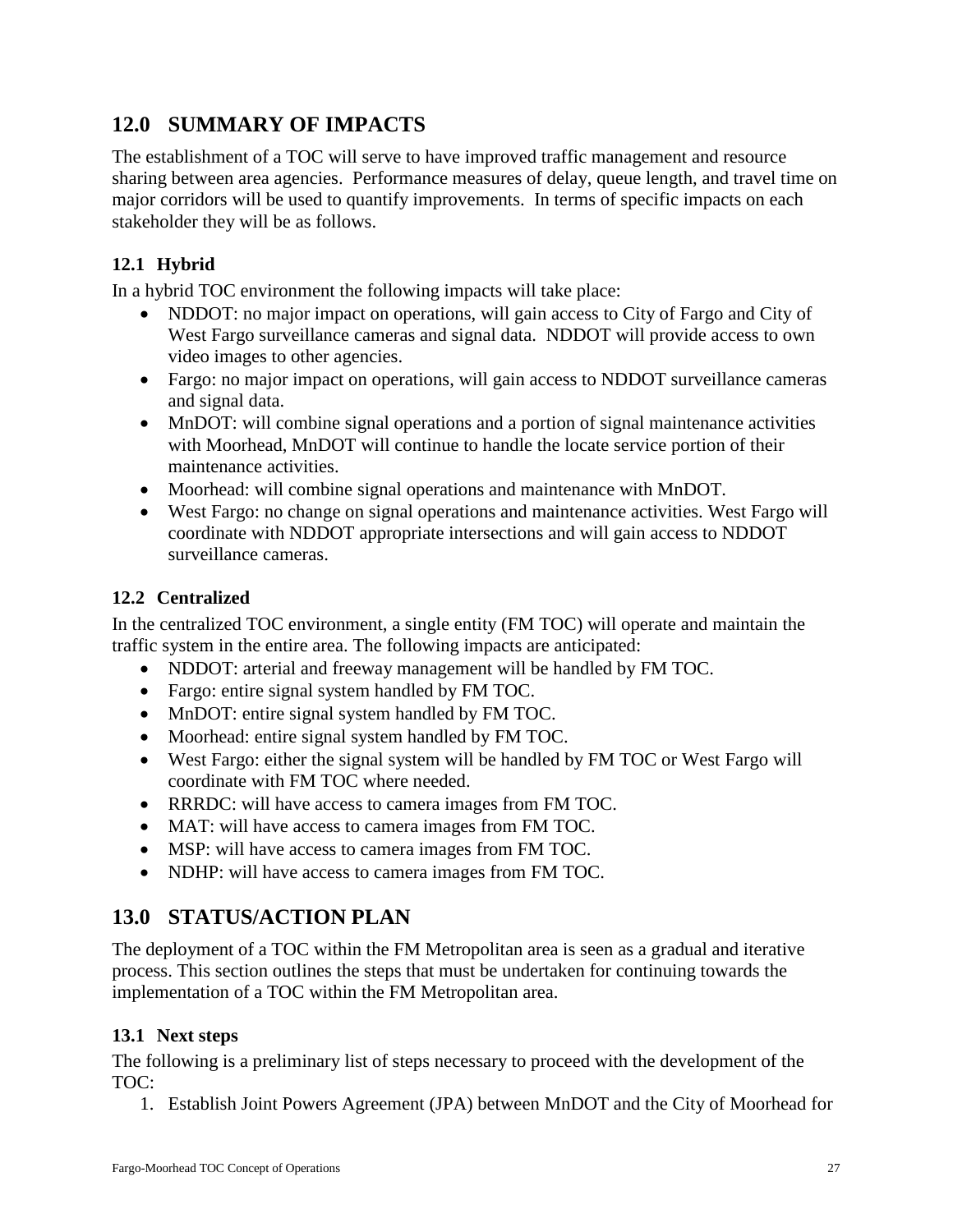creating Minnesota signals TOC (MnTOC)

- 2. Through Traffic Operations MOU, establish Metropolitan Traffic Operations Committee (MTOC) to guide deployment of hybrid TOC and coordinate traffic operations within the FM Metropolitan area
- 3. Establish a specific MOU/JPA between MnTOC and City of Fargo for connecting TOCs on both sides of the river
- 4. Complete development of Memorandum of Understand (MOU) between MnDOT, NDDOT, Fargo, Moorhead, and West Fargo regarding Traffic Operations for the FM Metropolitan area
- 5. Assess progress towards implementation of a hybrid TOC and develop action plan to guide continued implementation and functionality of the hybrid TOC as part of Metro COG future ITS Deployment Plans and ITS Architecture
- 6. Identify, analyze and select a preferred alternative regarding a centralized TOC as part of Metro COG future ITS Deployment Plans and ITS Architecture.